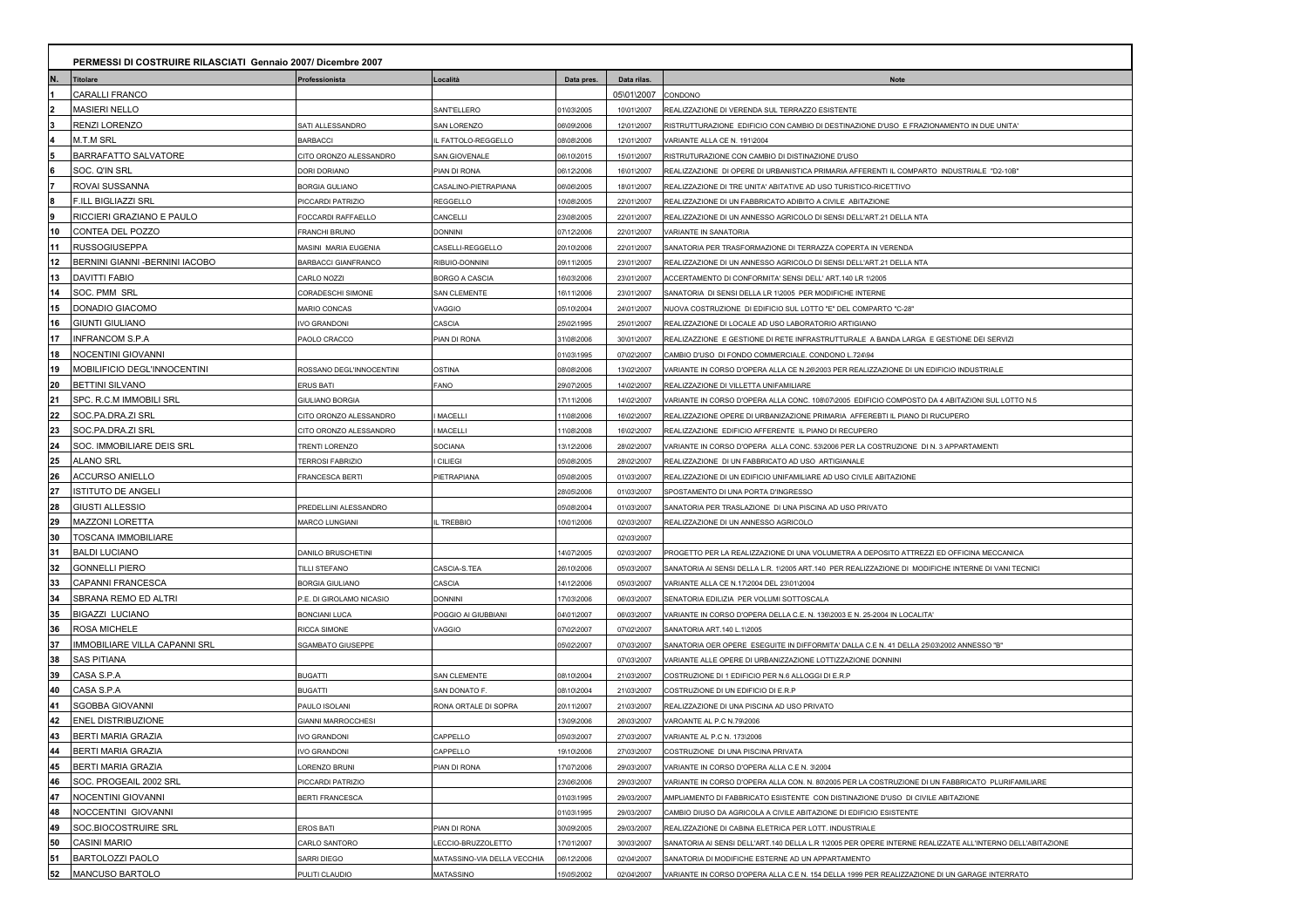| 53       | <b>BATISTI LORENZA</b>                                        | CITO ORONZO ALESSANDRO                | BORGO A CASCIA               | 03\07\206                | 02\04\2007               | VARIANTE IN C.O AL P.C N.99\2004 PER LA REALIZZAZIONE DI UNA NUOVA CANTINA                                                        |
|----------|---------------------------------------------------------------|---------------------------------------|------------------------------|--------------------------|--------------------------|-----------------------------------------------------------------------------------------------------------------------------------|
| 54       | DAVITTI GIULIANA                                              | <b>BORGIA GIULIANO</b>                | REGGELLO-VIA DELLA CARTIERA  | 18\01\2007               | 03\04\2007               | RISTRUTTURAZIONE DI PARTE DI EDIFICIO ESISTENTE CON CAMBIAMENTO DELLA DISTINAZIONE D'USO                                          |
| 55       | CALZATURIFICIO MIGLIORINI SRL                                 | DORI DORIANO                          | MATASSINO                    | 30\01\2007               | 04\04\2007               | COSTRUZIONE ALLOGGIO PER IL CUSTODE -GESTORE A SERVIZIO DI ATTIVITA' PRODUTTIVA                                                   |
| 56       | RASPANTE SIMONE-RASPANTI VITTORIO                             | <b>BORGIA GIULIANO</b>                |                              | 08\08\2006               | 04\04\2007               | EDIFICIO BIFAMILIARE SUL LATO "E" DEL COMPARTO "C-19                                                                              |
| 57       | MONTAGNI MAURO RTM                                            |                                       | MONTE SECCHIETA              | 21\03\1986               | 06\04\2007               | REALIZZAZIONE DI DUE TRALICCI PER LA RIPETIZIONE DI SEGNALI TELEVESIVI , REALIZZAZIONE DI TRE IMMOBILI ABITATIVI                  |
| 58       | MONTAGNI MAURO RTM                                            |                                       | MONTE SECCHIETA              | 24\02\1995               | 06\04\2007               | CONSOLIDAMENTO SOPRAELAVAZIONE DI UN TRALICCIO IN ACCAIO PER TRASMISSIONI TELEVISIVE                                              |
| 59       | FRESCHI ADRIANO                                               | ELISA INNOCENTINI                     | TOSI                         | 9\10\2006                | 11\04\2007               | INTERVENTO DI RISTUTTURAZIONE EDILIZIA AD UNITA' IMMOBILIATR AD USO CIVILE                                                        |
| 60       | NOCENTINI GERMANA                                             |                                       | <b>BIGAZZI</b>               | 20\09\1986               | 12\04\2007               | SOPRAELEVAZIONE EIDFICIO DI CIVILE ABITAZIONE MODIFICHE DELLA SAGOMA , COSTRUZIONE DI TERRAZZA                                    |
| 61       | RICCIERI ROSINA                                               |                                       |                              | 28\02\1995               | 16\04\2007               | EALIZZAZIONE NUOVE VOLUMETRIE DISTINATE A LOCALI ACCESSORI E GRAGI E CHIUSURA DI TETTOIA                                          |
| 62       | MORETTI CLAUDIO E GIOVANNA -ERMINI ANGELA                     | <b>GIOVANNI BORGIOLI</b>              | <b>MATASSINO</b>             | 22\02\2007               | 16\04\2007               | REALIZZAZIONE DI UN LOCALE ACCESSORIO DORITURISMO                                                                                 |
| 63       | PAGLIAZZI ROBERTO                                             | BILI TOPONI LORENZO                   | <b>TOSI</b>                  | 1\08\2006                | 16\04\2007               | SANATORIA EDILIZIA PER FABBRICATO DI CIVILE ABITAZIONE                                                                            |
| 64       | <b>BIANCHI SRL</b>                                            | <b>BUFFONI ERALDO</b>                 | PIETRAPIANA                  | 23\01\2007               | 17\04\2007               | <b>/ARIANTE IN CORSO D'OPERA EDIFICIO LOTTO N.2</b>                                                                               |
| 65       | <b>BIANCHI SRL</b>                                            | <b>BUFFINI ERALDO</b>                 | PIETRAPIANA                  | 23\01\2007               | 17\04\2007               | ARIANTE IN CORSO D'OPERA EDIFICIO LOTTO N.3                                                                                       |
| 66       | <b>BIANCHI SRL</b>                                            | <b>BUFFINI ERALDO</b>                 | PIETRAPIANA                  | 23\01\2007               | 17\04\2007               | ARIANTE IN CORSO D'OPERA EDIFICIO LOTTO N.4                                                                                       |
| 67       | <b>BIANCHI SRL</b>                                            | <b>BUFFINI ERALDO</b>                 | PIETRAPIANA                  | 23\01\2007               | 17\04\2007               | ARIANTE IN CORSO D'OPERA EDIFICIO LOTTO N.5                                                                                       |
| 68       | GUERRISI IMANUELE                                             | MASSIMO DE SANTIS                     | POGGIO AI GIUBBIANI          | 06\11\2006               | 26\04\2007               | REALIZZAZIONE DI DUE UNITA' IMMOBILIARI                                                                                           |
| 69       | AZIENDA AGRICOLA IL MUGNAIONE                                 | MARZOLA GIANPAOLO                     | <b>DONNINI</b>               | 5\02\2007                | 27\04\2007               | SANATORIA PER OPERE ESEGUITE ALL'UNITA' ABITATIVA                                                                                 |
| 70       | <b>BERGAMOTTI LUCA</b>                                        | MALAVOLTI CLAUDIO                     | CASCIA                       | 20\09\2006               | 30\04\2007               | ISTRUTTURAZIONE PER MODIFICHE ESTERNE A DUE UNITA PER CIVILE ABITAZIONE                                                           |
| 71       | SOC.SV.IM.MA.SRL                                              | AUGUSTO DEL MONTE                     | MATASSINO                    | 18\04\2007               | 03\05\2007               | DEMOLIZIONE VOLUMETRIE ESISTENTI(EX FABBRICA BERTINI) NEL P.R.U                                                                   |
| 72       | SOC.SV.IM.MA.SRL                                              | AUGUSTO DEL MONTE                     | <b>MATASSINO</b>             | 18\04\2007               | 03\05\2007               | REALIZZAZIONE OPERE DI URBANIZAZIONE PRIMARIA AFFEREBTI IL P.R.U DI MATASSINO                                                     |
| 73       | SOC.SV.IM.MA.SRL                                              | AUGUSTO DEL MONTE                     | MATASSINO                    | 18\04\2007               | 03\05\2007               | NUOVA COSTRUZIONE DI UNITA' RESIDENZIALE E FUNZIONALI NEL P.R.U                                                                   |
| 74       | EDILCOSTRUZIONI DONADIO SRL                                   | <b>MARCO CONAS</b>                    | /AGGIO                       | 13\11\2003               | 10\05\2007               | NUOVA COSTRUZIONE EDIFICIO SUL LOTTO "D" DEL COMPARTO "C-28"                                                                      |
| 75       | BARBACCI PIANDI IMMOBILIARE                                   | BARBACCI GIANFRANCO                   | TOSI                         |                          | 10\05\2007               | /ARIANTE IN CORSO D'OPERA ALLA CE N. 67\2004                                                                                      |
| 76       | <b>INZITARI PASQUALE</b>                                      | CITO ORONZO ALESSANDRO                | QUERCETO                     | 13\12\2004               | 17\05\2007               | REALIZZAZIONE DI UN VOLUME INTERRATO DI PERTINENZA DELLA PISCINA                                                                  |
| 77       | <b>INZITARI PASQUALE</b>                                      | CITO ORONZO ALESSANDRO                | QUERCETO                     | 13\12\2004               | 17\05\2007               | TRASFORMAZIONE DI PERGOLATO IN UN LOCALE ACCESSORIO PERTINENTE ALL'ABITAZIONE                                                     |
| 78       | INZITARI PASQUALE                                             | CITO ORONZO ALESSANDRO                | QUERCETO                     | 13\12\2004               | 17\05\2007               | REALIZZAZIONE DI UN TERRAZZO COPERTO ED ACCESSORI DELL'ABITAZIONE NON PRESEDENZIALE                                               |
| 79       | SORI RENATA-OTTI GIOVANNI                                     | BARBACCI GIANFRANCO                   | <b>ININNO</b> C              | 27\11\2006               | 25\05\2007               | REALIZZAZIONE DI UN LOGGIATO E FORMAZIONE DI UNA VERENDA ALPRIMO PIANO                                                            |
| 80       | <b>GIUNTI FILLIPPO</b>                                        | MORANDI GLORIA                        | <b>TOSI</b>                  | 10\04\2007               | 25\05\2007               | ACCERTAMENTO DI CONFORMITA' ART 140 PER MODIFICHE INTERNE                                                                         |
| 81       | PICCHIONI STEFANO-NOCENTI LUCIA                               | <b>BUTTI ANGELO</b>                   | <b>MATASSINO</b>             | 16\11\2006               | 07\06\2007               | COSTRUZIONE DI EDIFICIO BIFAMILIARE DI CIVILE ABITAZIONE                                                                          |
| 82       | EDELWEISS IMMOBILIARE SRL                                     | ROBERTO CAITELLI                      | PIETRAPIANA                  | 06\03\2007               | 07\06\2007               | /ARIANTE IN CORSO D'OPERA ALLA CONC.123\2003 E SUCC. RINNOVO N.187\2006                                                           |
| 83       | GIUSTI GABRIELLE PER SOC.EDIL TOSCANA SRL                     | <b>TIRANNO ALESSIO</b>                | PRULLI                       | 25\10\2006               | 07\06\2007               | PROGETTO PER LA REALIZZAZIONE DI FABBRICATO RESIDENZIALE BIFABRICATO                                                              |
| 84       | KEELEY NERINA                                                 | CITO ORONZO ALESSANDRO                | DONNINI-CHIESA               | 30\11\2006               | 14\06\2007               | SECUZIONE DI OPERE ESTERNE DI UN NUOVO ACCESSO CARRABILE                                                                          |
| 85       | MORANDI FABRIZIO E MARCO                                      | PREDELLINI ALESSANDRO                 | REGGELLO                     | 16\03\2007               | 15\06\2007               | SANATORIA PER LIEVI MODIFICHE                                                                                                     |
| 86       | SITIOR SRL                                                    |                                       | PIAN DI RONA                 | 28\07\2006               | 15\06\2007               | VARIANTE IN CORSO D'OPERA ALLA CONC.                                                                                              |
| 87       | <b>GRAZZINI LUCA</b>                                          | CLAUDIO PULITI                        | REGGELLO -VIA MENTANA        | 20\10\2006               | 22\06\2007               | ACCERTAMENTO DI CONFORMITA' PER LA VARIANTE ALLA CONCESSIONE EDILIZIA N.176\04                                                    |
| 88       | TOGNACCINI FERNANDA                                           | POGGESI ALBERTO                       | /IA D. ALIGHIERI             | 01\03\2007               | 26\06\2007               | AMPLIAMENTO DI UN FABBRICATO PER CIVILE ABITAZIONE BIFAMILIARE                                                                    |
| 89<br>90 | GRUPPO ALIMENTARE IN TOSCANA<br>ISTITUTO DE ANGELI S.R.L      | MARRADI LUCIANO<br><b>MARCO RITTO</b> | <b>ECCIO</b><br><b>RULLI</b> | 05\10\2006<br>28\03\2007 | 26\06\2007<br>03\07\2007 | /ARIANTE AL P.C N. 46\2006 DEL 15\03\2006<br>REALIZZAZIONE DI UN NUOVO TECNICO AL SERVIZIO DEL CENTRO ADDESTRAMENTO DEL PERSONALE |
| 91       | ANDREUCCI ALFIO                                               | <b>GORI MARIA GABRIELLA</b>           | MATASSINO                    | 27\06\2007               | 05\07\2007               | ACCERTAMENTO DI CONFORMITA' PER PICCOLE MODIFICHE ESTERNE AI SENSI DELL'ART.140 L.R.1\2005                                        |
| 92       | NOCENTINI LUIGI FRANCESCO E FANTONI LINA                      | RICCI SIMONE                          | CANCELLI                     | 08\02\2007               | 13\07\2007               | SANATORIA AI SENSI DELL'ART. 140 DELLA L.R. 1\2005 PER MODIFICHE RISPETTO ALLA CE 210\1990                                        |
| 93       | PAINE ANGELA MARGARET                                         | <b>FRAIESE FABRIZIO</b>               | <b>PIETRAPIANA</b>           | 29\03\2007               | 13\07\2007               | SANATORIA AI SENSI DELL'ART.140 DELLA L.R. 1\2005 PER MODIFICHE MODESTE AI PROSPETTI ED INTERNE                                   |
| 94       | <b>BROCCI FOSCO</b>                                           | MARRADI LUCIANO                       | SAN CLEMENTE                 | 12\01\2007               | 16\07\2007               | SANATORIA AI SENSI DELL'ART. 140 LR 1\2005 PER MODIFICHE IN UN RESEDE POSTO NEL LOTTO N.6B COMPARTO C-31                          |
| 95       | CHIAPPE IACOPO                                                | <b>MARCO PAGNI</b>                    | <b>ECCIO</b>                 | 05\12\2006               | 16\07\2007               | SANATORIA DI SENSI DELL'ART 140 DELLA L.R 1\2005 PER MODIFICHE INTERNE AD UN APPARTAMENTO                                         |
| 96       | ROSSI GUIDO - ORSO MANZONETTA LUCIA ELSA                      | <b>FRANCESCO TONINI</b>               | SAN DONATO IN FRONZANO       | 29\03\2007               | 19\07\2007               | SANATORIA PER PICCOLE MODIFICHE INTERNE IN DIFFORMITA' DELL'ART.26 PROT.N.21395 DEL 14\11\1994                                    |
| 97       | BERNINI GIANNI-MUGNAI TIZIANO                                 | <b>FRAIESE FABRIZIO</b>               | CASCIA                       | 17\04\2007               | 19\07\2007               | SANATORIE PER MODIFICHE ORIENTATE AL MOMENTO DALLA FORMAZIONE DI OPERE DI CUI ALLA D.I.A N. 21257                                 |
| 98       | ISTITUO DE ANGELA SRL                                         | DEL MONTE AUGUSTO                     | PRULLI                       | 24\10\2006               |                          | 19\07\2007 ADEGUAMENTO IN ALTEZZA DI PARAPETTI NELL'EDIFICIO DELL'AMMINISTRAZIONE                                                 |
| 99       | PROVINCIA DI FIRENZE DIREZIONE VIABILITA'                     | <b>IZZO MATTEO</b>                    | S.ELLERO                     | 28\11\2006               | 19\07\2007               | INTERVENTO DI MESSA IN SIGUREZZA DI TRATTI PERICOLOSI NEL TRATTO INCISA-PONTASSIEVE                                               |
|          | 100 MORI MAURO, PAULO MASSIMO, CHECCHI ELDA                   | MORI COSIMO                           | CASCIA                       | 03\04\2007               | 24\07\2007               | AMPLIAMENTO ADIACENTE AD UN EDIFICIO ESISTENTE                                                                                    |
|          | 101 CHERICI TIMOTEO "RISTORANTE SANTA CATERINA"               | DORI DORIANO                          | <b>VALLOMBROSA</b>           | 27\12\2006               | 30\07\2007               | /ARIANTE AL P.C. N.178\2005 PER AMPLIAMENTO DEL RISTORANTE                                                                        |
| 102      | COSTRUZIONI SPAGNOLI SPA                                      | ANGELO BUTTI                          | <b>/AGGIO</b>                | 27\06\2007               | 30\07\2007               | ARIANTE IN CORSO D'OPERA AL PERMESSO DI COSTRUIRE N. 110\2006 PER OPERE DI URBANIZAZIONE PRIMARIA/                                |
| 103      | REMOLI MAURIZIO, PATRIZIA E RAFFAELLA                         | LORENZO BRUNI                         | REGGELLO                     | 28\06\2007               | 30\07\2007               | ACCERTAMENTO DI CINFORMITA' PER FABBRICATO DI CIVILE ABITAZIONE                                                                   |
|          | 104 ANTONELLA SERGIO                                          | RICCI SIMONE                          | CASCIA S.SIRO                | 21\06\2007               | 30\07\2007               | ACCERTAMENTO IN CONFORMITA' AI SENSI DELL'ART. 140 DELLA LR 1\2005                                                                |
| 105      | MINISTERO DELLE POLITICHE AGRICOLE E FORESTA LUIGI BARTOLOZZI |                                       | <b>VALLOMBROSA</b>           | 22\02\2007               | 31\07\2007               | INTERVENTI VARI PER L'INCREMENTO DELLA RECETTIVITA' TURISTICO-RICREATIVA                                                          |
|          | 106 LILIESI MAURIZIO E POGGESI BARBARA                        | TOGNACCINI MAURO                      | SAN DONATO                   | 1\05\2007                | 31\07\2007               | FUNZIONE DI DUE UNITA' IMMOBILIARI CON OPERE DI RISTRUTTURAZIONE                                                                  |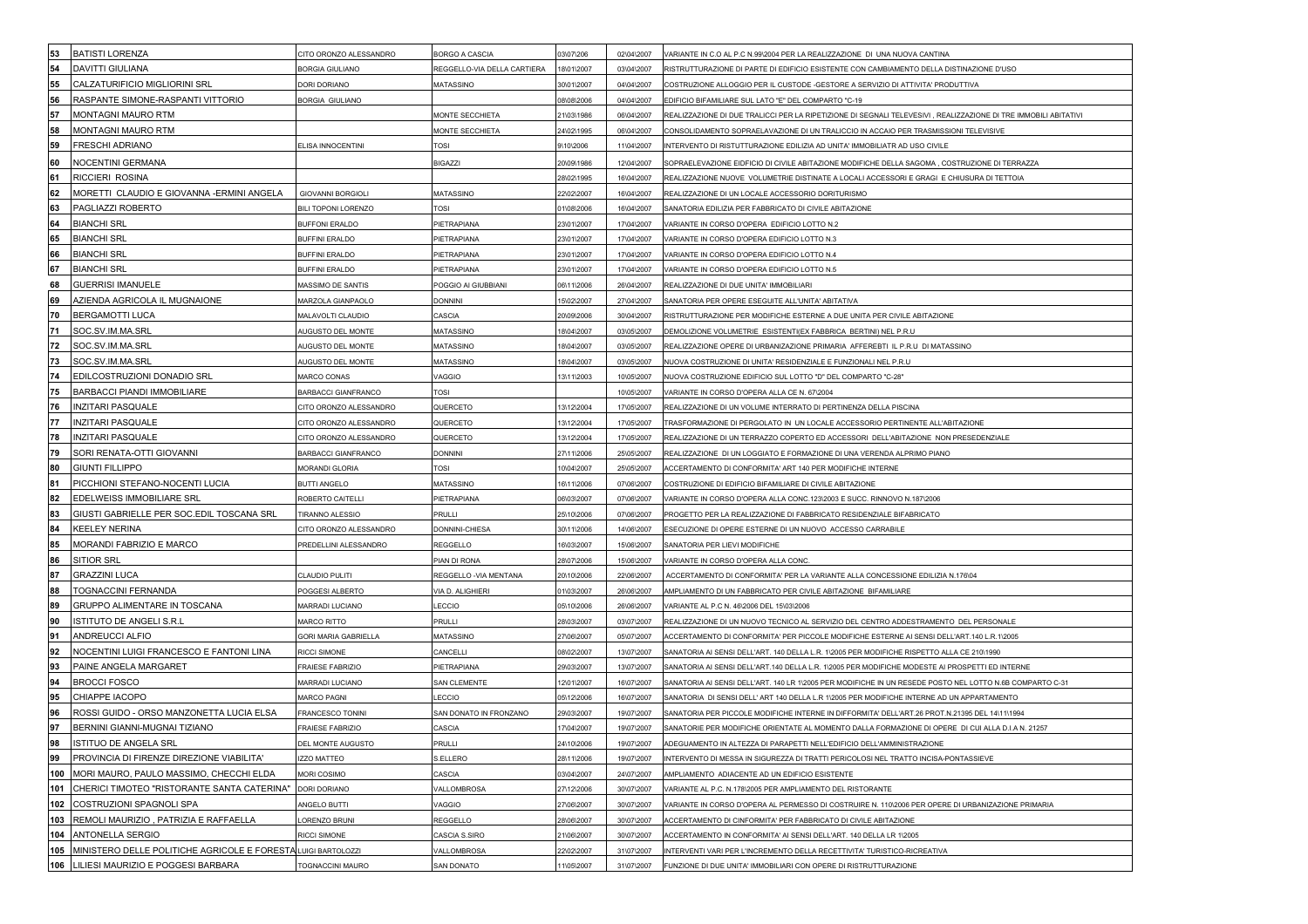|            | 107 WILL MOTT ELIZABETH                                | CINCANI ALESSANDRO                | <b>ERRAIA</b>               | 14\03\2007               | 01\08\2007               | ULTIMAZIONE DELLE OPERE RELATIVE ALL'AUTORIZZAZIONE EDILIZIA N.74\2003 DEL 30\06\2003                                                                                                                      |
|------------|--------------------------------------------------------|-----------------------------------|-----------------------------|--------------------------|--------------------------|------------------------------------------------------------------------------------------------------------------------------------------------------------------------------------------------------------|
| 108        | PROVINCIA DI FIRENZE DIREZIONE VIABILITA'              | <b>IZZO ENRICO</b>                | <b>ASTELLANO</b>            | 26\06\2007               | 01\08\2007               | RINNOVO DEL PC N. 111\2005 PER MESSA IN SICUREZZA SR 69                                                                                                                                                    |
| 109        | <b>IMMOBILIARE VIESCA SRL</b>                          | BENEDETTI GABRIELE                | <b>JIESCA AI TANI</b>       | 29\12\2006               | 06\08\2007               | PIANO DI RUCUPERO DEL COMPLESSO IMMOBILIARE DENOMINATO VIESCA AI TANI                                                                                                                                      |
| 110        | <b>CIULLI ARMANDO</b>                                  |                                   |                             | 31\03\1995               | 06\08\2007               | CONDONO L.729\94 PRATICA 721                                                                                                                                                                               |
| 111        | AGOSTINELLI GIUVANNI-MONTIGIANI GABRIELLA              | <b>BORGIA GIULIANO</b>            | <b>ECCIO</b>                | 21\02\2007               | 07\08\2007               | AMPLIAMENTO DI UN EDIFICIO PER USO CIVILE ABITAZIONE CON CREAZIONE DI N.2 NUOVE UNITA'                                                                                                                     |
| 112        | DONATI VALERIO                                         | OMBARDI SIMONE                    | <b>/AGGIO</b>               | 27\04\2007               | 09\08\2007               | NUOVA COSTRUZIONE DI UNITA' PER CIVILE ABITAZIONE IN ZONA DI SATURAZIONE                                                                                                                                   |
| 113        | CASA S.P.A                                             | <b>BULIATTI</b>                   | SAN DONATO IN FRONZANO      | 14\06\2007               | 09\08\2007               | VARIANTE IN CORSO D'OPERA AL P.C. N.40\2007 IN LOCALITA'                                                                                                                                                   |
| 114        | CASA S.P.A                                             | BULIATTI                          | SAN CLEMENTE                | 14\06\2007               | 09\08\2007               | /ARIANTE IN CORSO D'OPERA AL P.C. N.39\2007 IN LOCALITA'                                                                                                                                                   |
| 115        | SOC.MAC.OS.                                            | ORI DORIANO                       | <b>ECCIO</b>                |                          | 09\08\2007               | MANTENIMENTO DI MATERIALE EDILE IN PORZIONE DI TERRENO INCLUSO NEL COMPARTO C-34                                                                                                                           |
| 116        | <b>BELF. IMMOBILIARE SRL</b>                           |                                   | CANCELLI                    | 29\09\2006               | 22\08\2007               | RISTRUTTURAZIONE DI UN EDIFICIO CON CREAZIONE DI 2 APPARTAMENTI                                                                                                                                            |
| 117        | FERRATI DINO E RAFFAELLO                               |                                   | CANCELLI                    | 29\12\1986               | 23\08\2007               | CONDONO L.47\85                                                                                                                                                                                            |
| 118        | <b>FERRATI RAFFAELLO</b>                               |                                   | <b>ANCELLI</b>              | 29\12\1986               | 23\08\2007               | REALIZZAZIONE FABBRICATO AD USO TAVERNETTA VARIANTE ALLA LICENZIA EDILIZIA DEL 30\06\1954                                                                                                                  |
| 119        | <b>TARTAGLIA MASSIMO</b>                               |                                   | PIAN DI RONA                | 03\03\1995               | 23\08\2007               | CAMBIO DI DISTINAZIONE D'USO DI TETTOIA E VERANDA A LABORATORIO                                                                                                                                            |
| 120        | MG. IMMOBILIARE SRL                                    | BENEDETTI GABRIELE                | RIO DI LUCO                 | 29\12\2006               | 23\08\2007               | PIANO SI RICUPERO DEL COMPLETO IMMOBILIARE DENOMINATO " RIO DI LUOGO "                                                                                                                                     |
| 121        | <b>FORNACIAI CRISTIANA</b>                             |                                   |                             | 10\12\2004               | 23\08\2007               | CONDONO L.326\03                                                                                                                                                                                           |
| 122        | <b>MARTINUZZI ROBERTA</b>                              |                                   |                             | 10\12\2004               | 23\08\2007               | CONDONO L.326\03                                                                                                                                                                                           |
| 123        | MARTINUZZI ROBERTA                                     |                                   |                             | 0\12\2004                | 23\08\2007               | CONDONO L.326\03                                                                                                                                                                                           |
| 124        | MANZONI GRAZIANO                                       |                                   |                             |                          | 23\08\2007               | CONDONO L.47\85                                                                                                                                                                                            |
| 125        | <b>SATI ALICE</b>                                      |                                   |                             |                          | 23\08\2007               | CONDONO L.326\03                                                                                                                                                                                           |
| 126        | LO NERO SALVATORE                                      |                                   |                             |                          | 23\08\2007               | CONDONO L.326\03                                                                                                                                                                                           |
| 127        | <b>MALUSA ASMARA</b>                                   |                                   |                             |                          | 23\08\2007               | CONDONO L.724\94                                                                                                                                                                                           |
| 128        | <b>MORONDI GIOVANNI</b>                                |                                   |                             | 30\03\1995               | 27\08\2007               | CONDONO L.724\94                                                                                                                                                                                           |
| 129        | <b>MORANDI GIOVANNI</b>                                |                                   |                             | 31\03\1995               | 27\08\2007               | CONDONO L.724\94                                                                                                                                                                                           |
| 130        | MORANDI GIOVANNI                                       |                                   |                             | 31\03\1995               | 27\08\2007               | CONDONO L.724\94                                                                                                                                                                                           |
| 131        | BERTI MARIA GRAZIA                                     | <b>GRADONI IVO</b>                | CAPPELLO                    | 5\03\2007                | 11\09\2007               | RISTRUTTURAZIONE UN PICCOLO ANNESSO                                                                                                                                                                        |
| 132        | SOC. MAGNIFICA TOSCANA                                 | MASSIMO DE SANTIS                 | POGGIO AI GIUBBIANI         | 10\10\2006               | 12\09\2007               | REALIZZAZIONE DI N.4 UNITA' IMMOBILIARI PER CINILE ABITAZIONE IN ZONA DI SATURAZIONE E COMPLETAMENTO                                                                                                       |
| 133        | <b>BIGAZZI MARZIO</b>                                  | LARIO MATINO                      | POGGIO AI GIUBBIANI         | 26\07\2007               | 13\09\2007               | ACCERTAMENTO DI CONFORMITA' DI SENSI DELL'ART.140 DELLA L.R. 1\2005                                                                                                                                        |
| 134        | TIESI BRUNO -SOC. BITI MEC SRL                         | DORI DORIANO                      | PIAN DI RONA                | 1\06\2007                | 13\09\2007               | MODIFICHE ESTERNE AL PIAZZALE DI PERTINENZA DI UN FABBRICATO PER LA ATTIVITA' ESISTENTE                                                                                                                    |
| 135        | <b>GURAU GABRIEL</b>                                   | <b>BRUNI LORENZO</b>              | <b>RULLI</b>                | 24\05\2007               | 15\09\2007               | ACCERTAMENTO DI CONFORMITA' PER LOCALE INTERRATO ACCESSORIO DI UN APPARTAMENTO                                                                                                                             |
| 136        | VASTA ALESSANDRO                                       | SGAMBATO GIUSEPPE                 | MONTANINO                   | 10\08\2007               | 18\09\2007               | ACCERTAMENTO DI CONFORMITA' AI SENSI DELL'ART.140 L.R. 1\2005                                                                                                                                              |
| 137        | MANDO' ENRICO E MARINO                                 | AURA MANDO'                       | <b>PRULLI</b>               | 24\01\2007               | 18\09\2007               | VARIANTE AL P.C N. 7\2006 DEL 16\01\2006 RELATIVO ALL'AMPLIAMENTO DI UN EDIFICIO DI CIVILE ABITAZIONE                                                                                                      |
| 138        | CARP CARL FRANZ                                        | ALESSANDRO PREDELLINI             | S.ELLERO                    | 14\08\2007               | 18\09\2007               | SANATORIA PER LIEVI MODIFICHE FABBRICATO TERRATETTO PER ABITAZIONE                                                                                                                                         |
| 139        | NOCCENTINI EGISTO                                      | BRUSCHETTINI DANIDO               | VAGGIO                      | 19\09\2007               | 26\09\2007               | ACCERTAMENTO DI CONFORMITA' AI SENSI DELL'ART.140 L.R. 1\2005                                                                                                                                              |
| 140        | MONECCHI IVANA                                         | CITO ORONZO ALESSANDRO            | CASCIA                      | 1\05\2007                | 26\09\2007               | RISTRUTTURAZIONE CON CAMBIO DI DISTINAZIONE D'USO DA DEPOSITO A CIVILE ABITAZIONE                                                                                                                          |
| 141        | CHERICI AURELIO                                        | CITO ORONZO ALESSANDRO            | CANCELLI                    | 07\06\2007               | 26\09\2007               | VARIANTE AL PC N. 175\2006                                                                                                                                                                                 |
| 142        | A.E.R. S.P.A.                                          | MATTIAZZO NICOLA                  | CASCIA-PODERINO             | 0\04\2007                | 27\09\2007               | REALIZZAZIONE DI UNA STAZIONE ECOLOGICA A SERVIZIO DELLE RACCOLTE DIFFERENZIATE                                                                                                                            |
| 143        | <b>CODELFI SRL</b>                                     | FABRIZIO BARBACCI                 |                             | 20\07\2006               | 28\09\2007               | ARIANTE IN CORSO D'OPERA ALLA CONC. 176\2002 PER LA REALIZZAZIONE OPERE DI URBANIZZAZIONE PRIMARIA/                                                                                                        |
| 144        | SOC. LUCIANO BALDI SRL                                 | DEL MONTE AUGUSTO                 | PONTIFOGNO                  |                          | 08\10\2007               | AMPLIAMENTO VOLUMETRICO E CAMBIO D'USO DA DEPOSITO A CIVILE ABITAZIONE DELL'EDIFICIO "B"                                                                                                                   |
| 145        | GRIFONI CESARE E GRIFONI MARIA LUISA                   | PAULO BERTI                       | REGGELLO-VIA G. MONACO      | 16\02\2007               | 08\10\2007               | ACCERTAMENTO DI CONFORMITA' PER LA LICENZIA N.10 DEL 02\04\1959                                                                                                                                            |
| 146        | <b>MUGNAI ALDO</b>                                     |                                   | SAN LORENZO                 | 10\12\2004               | 12\10\2007               | OPERE NON VALUTABILI IN TERMINI DI SUPERFICIE E DI VULUME CONSISTETE NEL CAMBIAMENTO D'USO                                                                                                                 |
| 147        | MARIALI EMILIO PER SMSCROCE AZZURRA                    | PEDELLINI ALESSANDRO              | REGGELLO                    | 16\03\2007               | 19\10\2007               | AMPLIAMENTO SEDE SMS CROCE AZZURA ONLUS                                                                                                                                                                    |
| 148        | PIERATTINI PIERA L.R " GMF SRL"                        | DORI DORIANO                      | RICAVO                      | 1\09\2006                | 20\10\2007               | VARIANTE IN C.O ALLA C.E. N. 93\2003 DEL 05\09\2003                                                                                                                                                        |
| 149<br>150 | BANCI CARLA-CENI ENZO<br><b>ISTITUTO DE ANGELI SRL</b> | DORI DORIANO<br>DEL MONTE AUGUSTO | MATASSINO<br>PRULLI         | 12\02\2007<br>30\03\2007 | 20\10\2007<br>22\10\2007 | SANATORIA PER VARIANTE IN CORSO D'OPERA ALLA COSTRUZIONE DI UN EDIFICIO RURALE AS ABITATIVO C.E 128\2003<br><b>FAMPONAMENTO A VETRI DEL PASSAGGIO COPERTO TRA L'EDIFICIO AMMINISTRAZIONE E LA FABBRICA</b> |
| 151        | FASTI ELISA, SILVIA, MATTEO E SASSOLINI ADRIANA        | DORI DORIANO                      | <b>MATASSINO</b>            | 6\05\2007                | 22\10\2007               | VARIANTE IN CORSO D'OPERA ALLA REALIZZAZIONE DI UN GARAGE INTERRATO A SERVIZIO DI UN FABBRICATO DI CIVILE ABITAZIONE                                                                                       |
| 152        | NANNICINI MANUELA                                      | ORI DORIANO                       | <b>IATASSINO</b>            | 2\05\2007                | 22\10\2007               | ARIANTE ALLA COSTRUZIONE DI UN EDIFICIO PER CIVILE ABITAZIONE DEL TIPO UNIFAMIGLIARE DI CUI AL P. DI C. N. 84/2005                                                                                         |
| 153        | <b>FUSSI SABRINA</b>                                   | DORI DORIANO                      | MATASSINO                   | 24\05\2007               | 22\10\2007               | VARIANTE ALL'IMPLIAMENTO DI UN APPARTAMENTO DI UN APPARTAMENTO IN ADERENZA AD UN FABBRICATI ESISTENTE                                                                                                      |
| 154        | STEFANELLI MICHELA-PAVONI GIUSPPINA                    | DANILO BRUSCHETINI                | <b>/AGGIO</b>               | 17\07\2007               | 23\07\2007               | ATTESTAZIONE AI ENSI DELL'ART.1 40 DELLA L.R. 1\2005                                                                                                                                                       |
| 155        | COAM S.R.L                                             | TOGNACCINI MAURO                  | CASELLI                     | 19\09\2006               | 23\07\2007               | SANATORIA AI SENSI DELL'ART. 140 DELLA L.R 1\2005                                                                                                                                                          |
| 156        | <b>FONDELLI DINA</b>                                   |                                   | DONNINI                     | 14\12\2004               | 24\07\2007               | REALIZZAZIONE MANUFATTI RESO POLLAIO QUALE PERTINENZA DELL'ABITAZIONE SUDDIVISA IN DUE VANI                                                                                                                |
|            | 157 NENCETTI ALESSANDRO                                |                                   | CANOVA                      | 07\12\2004               | 25\10\2007               | MODIFICHE INTERNE ED EDTERNE NON VALUTABILI IN TERMINE DI SUPERFICI O VOLUME                                                                                                                               |
| 158        | <b>ANTONIELLI SERGIO</b>                               |                                   | SIRO                        | 27\02\1995               | 25\10\2007               | COSTRUZIONE DI TETTOIA AD USO LIMONAIA                                                                                                                                                                     |
| 159        | <b>MONINI DIMITRI</b>                                  |                                   | <b>S.DONATO IN FRONZANO</b> | 02\12\2004               | 25\10\2007               | RICHIESTA DI REGUALARIZAZIONE DI OPERE ABUSIVE CONSISTENTI NELLA REALIZZAZIONE DI UN MURO                                                                                                                  |
|            | 160 CINCETTI ENRICO                                    | CITO ORONZO ALESSANDRO            | OC.PIANUGLIA                | 10\12\2004               | 25\10\2007               | REALIZAZZIONE DI UNA TETTOIA AUTOSTANTE L'EDIFICIO                                                                                                                                                         |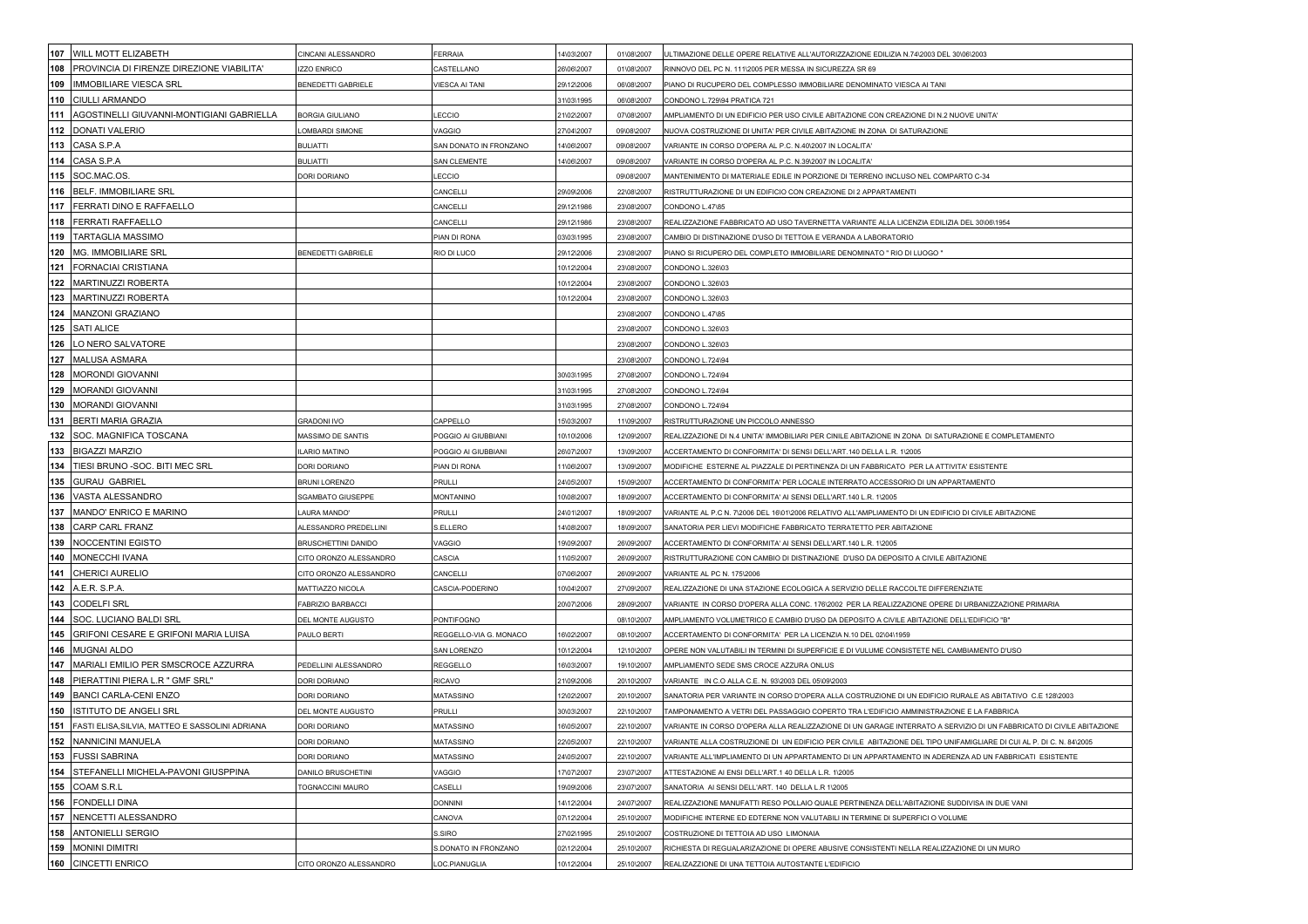|     | 161 DEGL'INNOCENTI MASSIMO               | DEGLI INNOCENTI ROSSANO    | REGGELLO                     | 10\12\2004 | 25\10\2007 | MODIFICHE INTERNE ED ESTERNE CON AUMENTO DI VOULUME ED INCREMENTI DI SUPERFICIE E ACCESSORIA                           |
|-----|------------------------------------------|----------------------------|------------------------------|------------|------------|------------------------------------------------------------------------------------------------------------------------|
|     | 162 BARBIERI COSTRUZIONI SRL             | <b>BARBIERI GIULIO</b>     | CILIEGI C-37                 | 22\06\2007 | 29\10\2007 | "C-37" VARIANTE IN CORSO D'OPERA AL PERMESSO N.109\2006 PER EDIFICIO DI CIVILE ABITAZIONE COMPARTO                     |
|     | 163 SIRTAM S.R.L                         | <b>BORGIA GIULIANO</b>     | CASCIA                       | 1\05\2007  | 22\11\2007 | REALIZZAZIONE DI UN IMPIANTO DI DISTRIBUZIONE CARBURANTI                                                               |
| 164 | <b>GUICCIARDINI GUIDO</b>                | AURA MANDO'                | <b>PITIANA</b>               | 23\05\2007 | 29\11\2007 | ACCERTAMENTO DI CONFORTI AI SENSI DELL'ART.140 DEL L.R. N. 1\2005                                                      |
|     | 165 ROFANI REMO                          | <b>GIUNTI GUIDO</b>        | <b>RONA BELVEDERE</b>        | 21\02\1995 | 30\11\2007 | REALIZZAZIONE DI MAGAZZINO DEPOSITO DI ATTREZZATURE                                                                    |
|     | 166 BIGAZZI MARZIO                       | PRATESI                    | CANCELLI-POGGIO AI GIUBBIANI | 27\02\1995 | 04\12\1995 | REALIZZAZIONE LOCALE AD USO RIMESSAGGIO ATTREZZI DI PIERDICO                                                           |
| 167 | <b>BIGAZZI MARZIO</b>                    | <b>PRATESI</b>             | CANCELLI-POGGIO AI GIUBBIANI | 27\02\1995 | 04\12\1995 | REALIZZAZIONE DI BOX E RIPOSTIGLIO IN C.A. AL PIANO SEMITERATO DELL'AMBITAZIONE                                        |
| 168 | SORELLI MARIA GRAZIA                     | . BIAGI                    |                              | 22\02\1995 | 06\12\2007 | REALIZZAZIONE DI PORTICATO E LOGGIA IN LEGNO, E CHIUSURA DI TERRAZZO CON STRUTTURA IN ALLUMINIO                        |
| 169 | SARGENTINII RICCARDO                     | . CORELLI                  | POMBOLI                      | 24\02\1995 | 06\12\2007 | RISTRUTTURAZIONE CON CAMBIO DESTINAZIONE D'USO DA RURALE A CIVILE                                                      |
| 170 | <b>BIGAZZI GRAZIANO</b>                  | PICCARDI                   | S.CLEMENTE                   | 10\12\2004 | 06\12\2007 | COSTRUZIONE PERTINENZA ALL'ABITAZIONE                                                                                  |
|     | 171 RIGGIO MICHELANGELO                  |                            | <b>FRANCINO</b>              | 06\03\1995 | 06\12\2007 | AMPLIMENTO DI DUE SERVIZI IGENICI E REALIZZAZIONE DI PORTICATO                                                         |
|     | 172 RIGGIO MICHELANGELO                  |                            | <b>FRANCINO</b>              |            | 06\12\2007 | REALIZZAZIONE MANOFATTO AD USO DEPOSITO                                                                                |
|     | 173 SOTTILI LUCA - CINGANELLI STEFANIA   | <b>GUNTI GUIDO</b>         | PIETRAPIANA                  | 06\06\2007 | 10\12\2007 | AMPLIAMENTO E RISTRUTTURAZIONE CON CAMBIO DI DESTINAZIONE D'USO DA LABORATORIO A CIVILE ABITAZIONE                     |
| 174 | RANFAGNI RICCARDO-SALSI DESORA           | BRUNI LORENZO              | <b>CILIEGI</b>               | 30\042007  | 10\12\2007 | REALIZZAZIONE DI N.3 APPARTAMENTI PER CIVILE ABITAZIONE                                                                |
|     | 175 BONI CARLO                           | ANDREINI GABRIELE          | D. ALIGHIERI A REGGELLO      | 19\11\2007 | 10\12\2007 | ACCERTAMENO DI CONFORMITA' AI SENSI DELL'ART.140 DELLA L.R. 1\2005                                                     |
|     | 176 MUGELI PAOLO - MORANDINI             | GIANFRANCO BARBACCI        | PIETRAPIANA                  | 1\04\2007  | 11\12\2007 | /ARIANTE IN CORSO D'OPERA ALLA C.E N. 46\2005 DEL O5\05\05 PER LA SOPRAELEVAZIONE DI UN EDIFICIO PER CIVILE ABITAZIONE |
|     | 177 MORANDI PIERO - CARRARA CAROLINA     | <b>GIANFRANCO BARBACCI</b> | TOSI                         | 20\07\2006 | 11\12\2007 | VARIANTE IN CORSO D'OPERA DELLA C.E. N.130\204 PER LA RISTRUTTURAZIONE ED AMPLIAMENTO DI UN EDIFICIO                   |
|     | 178 SOC. GIACOMO SRL                     | <b>GIOVANNI BORGIOL</b>    | SALTINO                      | 22\02\2007 | 11\12\2007 | <b>TRASFORMAZUIONE PARZIALE DI UN RISTORANTE A TURISTICO RICETTIVO</b>                                                 |
| 179 | LOMBARDI MARIA-LOMBARDI PASQUALE         | GIUNTI GUIDO               | RONA                         | 21\02\1995 | 13\12\2007 | REALIZZAZIONE DI MAGAZZINO DEPOSITO RIMESSAGGIO DI ATTREZZATURE AGRICOLE                                               |
| 180 |                                          |                            |                              |            |            |                                                                                                                        |
|     | 181 MORI GIANLUCA                        | DORI DORIANO               | CASCIA                       | 30\01\2007 | 17\12\2007 | NUOVA COSTRUZIONE DI EDIFICIO PER CIVILE ABITAZIONE DEL TIPO VILLETTA                                                  |
| 182 | <b>CANALI ALDO</b>                       | NATALI WALTER              | CASCIA                       | 31\07\2006 | 17\12\2007 | ATTESTAZIONE DI CONFERMITA' AI SENSI DELL'ART. 140 DELLA L.R. 1\2005                                                   |
| 183 | <b>DANITI PAOLO</b>                      | CITO ORONZO ALESSANDRO     | CASCIA-BORGO A CASCIA        | 17\07\2007 | 17\12\2007 | OPERE DI SISTEMAZIONE ESTERNA CON INSTALLAZIONE DI CAPPANNONE AGRICOLO                                                 |
| 184 | ARNETOLI FABBRIZIO E CALCINAI MARIA ROSA | FABBRIZZI LORELLA          | <b>CILIEGI</b>               | 26\08\2005 | 17\12\2007 | AMPLIAMENTO DI UN FABBRICATO INDUSTRIALE IN LOCALITA'                                                                  |
|     | <b>185 CACCIARI PATRIZIA</b>             | <b>BORGIA GIULIANO</b>     | CANCELLI                     | 17\10\2007 | 17\12\2007 | /ARIANTE AL PROGGETTO PER LA REALIZZAZIONE DI UN EDIFICIO PER CIVILE ABITAZIONE DA 2 UNITA', DI CUI AL P.DI C. 147\06  |
| 186 | GRUPPO ALIMENTARE IN TOSCANA             | <b>MARRADI LUCIANO</b>     | RUOTA AL MANDO'              | 18\10\2007 | 18\12\2007 | VARIANTE IN CORSO D'OPERA ALLA C.E. N. 46\06 DEL 28\06\2005                                                            |
| 187 | <b>GAMBASSI AZELLIO</b>                  |                            |                              | 10\12\2004 | 18\12\2007 | REALIZZAZIONE DI TETTIIA ALL'INGRESSO DELL'FABBRICATO E MODIFICHE INTERNE CON REALIZZAZIONE DI SERVIZIO IGENICO        |
| 188 | B.E.L.F. IMMOBILIARE S.R.L               | <b>VALORIANI CARLO</b>     | CANCELLI                     | 23\11\2007 | 18\12\2007 | /ARIANTE IN CORSO D'OPERA DO P.C. N. 116\2007 RELATIVO ALLA RISTRUTTURAZIONE DI UN IMMOBILE                            |
| 189 | <b>LOMBARDI ANTONIO</b>                  | GIUNTI                     | RONA                         | 21\02\1995 | 18\12\2007 | COSTRUZIONE MAGAZZINO DEPOSITO PER RIMESSAGGIO ATTREZZATURE AGRICOLE                                                   |
|     | 190 CIULLI ARMANDO                       | <b>GUIDO GIUNTI</b>        | E BUCHE                      | 31\03\1995 | 18\12\2007 | AMPLIMENTO SUPERFICIE NON RESIDENZIALE E REALIZZAZIONE TETTOIA                                                         |
| 191 | CARRUZZI DANIELE                         |                            |                              | 10\12\04   | 18\12\2007 | REALIZZAZIONE DI LOGGIA ( LEGNAIA ) E AMPLIAMENTO DI SERVIZI IGENICI                                                   |
|     | 192 CARRUZZI DANIELE                     |                            |                              | 10\12\04   | 18\12\2007 | OPERE NON VALUTABILI IN TERMINI DI SUPERFICIE E DI VOLUME CONSISTENTI NELLA MODIFICA DI APERTURA ESTERNA ED INTERNA    |
| 193 | MOBILIFICIO BENEDETTI                    |                            | LECCIO                       | 7\02\1995  | 18\12\2007 | COSTRUZIONE DI VOULUMETRIE IN AMPLIAMENTO AD USO INDUSTRIALE                                                           |
|     | 194 S.A.C.GUERRI                         |                            | RISCAGGIO                    | 22\12\1994 | 20\12\2007 | MOVIMENTO TERRA PER GRADONAMENTO PARETI, RIPULITURA ALVEO REALIZZAZIONE PIANO USO STOCCAGGIO MATERIALE DI CAVA         |
|     | 195 MORANDI FRANCO                       | G. GIUNTI                  | <b>S.DONATO IN FRONZANO</b>  | 21\02\1995 | 2\112\2007 | COSTRUZIONE DEPOSITO MAGAZZINO AD USO AGRICOLO                                                                         |
| 196 | SOC. COOP. MANTA A.R.L                   | <b>BARBACCI FABRIZIO</b>   | <b>DONNINI</b>               | 19\10\2006 | 2\112\2007 | VARIANTE IN CORSO D'OPERA EDIFICIO LOTTO 1-COMPARTO "C-3A"                                                             |
| 197 | SOC. COOP. MANTA A.R.L                   | BARBACCI FABRIZIO          | DONNINI                      | 19\10\2006 | 2\112\2007 | /ARIANTE IN CORSO D'OPERA EDIFICIO LOTTO 2-COMPARTO "C-3A"                                                             |
|     | 198 SOC. COOP. MANTA A.R.L               | BARBACCI FABRIZIO          | DONNINI                      | 9\10\2006  | 2\112\2007 | VARIANTE IN CORSO D'OPERA EDIFICIO LOTTO 3-COMPARTO "C-3A"                                                             |
|     | 199 SOC. COOP. MANTA A.R.L               | <b>BARBACCI FABRIZIO</b>   | DONNINI                      | 19\10\2006 | 2\112\2007 | VARIANTE IN CORSO D'OPERA EDIFICIO LOTTO 4-COMPARTO "C-3A"                                                             |
| 200 | SOC. COOP. MANTA A.R.L                   | <b>BARBACCI FABRIZIO</b>   | <b>DONNINI</b>               | 19\10\2006 | 2\112\2007 | VARIANTE IN CORSO D'OPERA EDIFICIO LOTTO 5-COMPARTO "C-3A"                                                             |
| 201 | <b>ZATINI MARCO</b>                      | DORI DORIANO               | <b>MATASSINO</b>             | 09\05\2007 | 31\12\2007 | AMPLIAMENTO CON PARZIALE RISTRUTTURAZIONE DEL PIANO PRIMO DI UN FABBRICATO URBANO                                      |
|     | 202 LEONE GIUSEPPA                       | PACINI PATRIZIO            | LECCIO                       | 31/12/2007 | 31\12\2007 | VARIANTE AL P. DI C. 54\2005 PER OPERE DI URBANIZZAZIONE PRIMARIA-COMPARTO "C-33"                                      |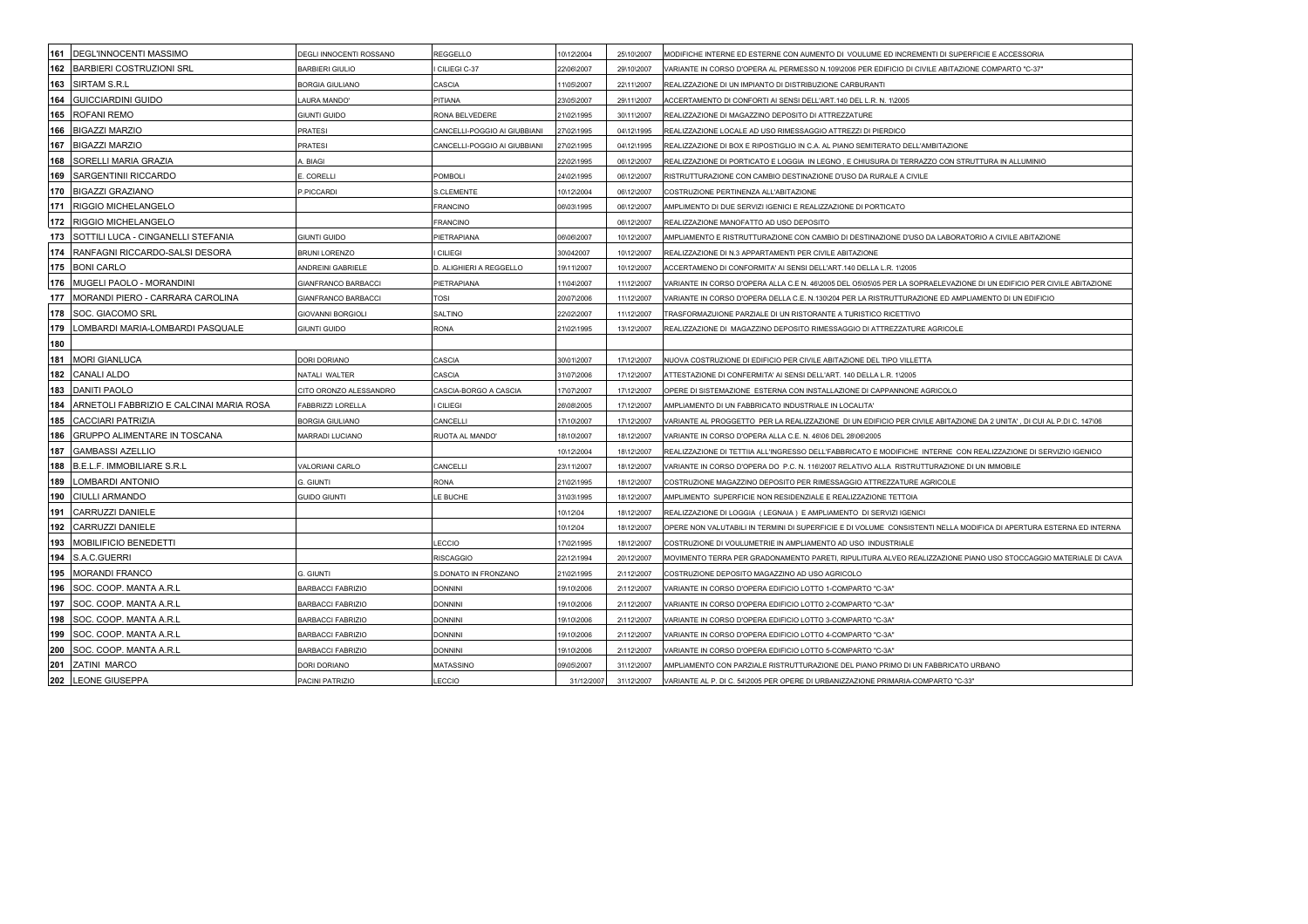|                         | <b>PERMESSI DI COSTRUIRE RILASCIATI 2008</b> |                            |                     |            |                         |                                      |
|-------------------------|----------------------------------------------|----------------------------|---------------------|------------|-------------------------|--------------------------------------|
| N.                      | <b>Titolare</b>                              | Professionista             | Località            | Data pres. | Data rilas.             | <b>Note</b>                          |
| $\overline{\mathbf{1}}$ | LONGO GIUSEPPE                               | NICASIO DI GIROLAMO        | <b>SAN CLEMENTE</b> | 09/12/2004 | 08/01/2008              | Condono                              |
| 2                       | <b>BECATTINI GIOVANNI</b>                    | PULITI CLAUDIO             | PRULLI              | 29/03/1986 | 14/01/2008              | Condono                              |
| 3                       | CARADONNA MARIA TERESA                       | <b>GAGLIARDO GAGLIARDI</b> | <b>LOC.LA TORRE</b> | 28\02\1995 | 21\01\2008              |                                      |
| 4                       | LANDENBERGER TOMAS PAUL                      | <b>MANI GIOVANNI</b>       | <b>I CILIEGI</b>    | 20/07/2007 | 23/01/2008 Acc.di Conf. |                                      |
| 5                       | PROMEDEA SRL                                 | LUCCHESI LEONARDO          | PIAN DI RONA        | 18/09/2007 | 31/01/2008 Acc.di Conf. |                                      |
| 6                       | <b>MONECHI CARLO</b>                         | <b>GIUNTI GUIDO</b>        | LOC.CANCELLI        | 21/02/1995 |                         | 04/02/2008 Condono 94                |
| $\overline{7}$          | <b>GIUNTI ANDREA</b>                         | GIUNTI GUIDO               | CANCELLI            | 21/02/1995 | 04/02/2008              | Condono 94                           |
| 8                       | <b>BRAVI LINA</b>                            | GIUNTI GUIDO               | CANCELLI            | 21/02/1995 | 04/02/2008              | Condono 94                           |
| $\bf{9}$                | MASSAI MASSIMO/ARNO INERTI SRL               | <b>FERULLO MAURO</b>       | <b>LECCIO</b>       | 10/05/2007 | 05/02/2008              |                                      |
| 10                      | CAMICIOTTOLI BIANCA                          | <b>GRADONI IVO</b>         | <b>DONNINI</b>      | 30/10/2007 | 05/02/2008              |                                      |
| 11                      | MALOVIC SLOBODANKA                           | CITO ORONZO                | LAVANA              | 10/12/2004 | 06/02/2008              | Condono 04                           |
| 12                      | <b>BONCIANI LUCA</b>                         |                            | LAVANA              | 10/12/2004 | 06/02/2008              | Condono 04                           |
| 13                      | <b>TWIGG SMTH LEIA</b>                       | <b>RICCI SIMONE</b>        | PIETRAPIANA         | 04/05/2007 | 06/02/2008              | Accertamento di conformità           |
| 14                      | <b>SILEI ROBERTO</b>                         | <b>GEOM. RONGE</b>         | <b>SAN CLEMENTE</b> | 18/02/1994 |                         | 13/02/2008 Condono 94                |
| 15                      | <b>CORADE SPA</b>                            | <b>DORI DORIANO</b>        | PIAN DI RONA        | 11/10/2007 | 15/02/2008              |                                      |
| 16                      |                                              | <b>BERTI FRANCESCA</b>     |                     |            | 15/02/2008              |                                      |
| 17                      | <b>RIALTI ADRIANO</b>                        |                            | <b>SAN LORENZO</b>  | 01/03/1995 | 15/02/2008              | Condono 94                           |
|                         | <b>RIALTI ADRIANO</b>                        | <b>BERTI FRANCESCA</b>     | <b>SAN LORENZO</b>  | 01/03/1995 |                         | Condono 94                           |
| 18                      | RIALTI ADRIANO                               | <b>TILLI STEFANO</b>       | <b>SAN LORENZO</b>  | 14/12/2004 | 20/02/2008              | Condono 04                           |
| 19                      | <b>RIALTI ADRIANO</b>                        | <b>TILLI STEFANO</b>       | SAN LORENZO         | 14/12/2004 | 20/02/2008              | Condono 04                           |
| 20                      | RIALTI ADRIANO                               | TILLI STEFANO              | <b>SAN LORENZO</b>  | 14/12/2004 | 20/02/2008              | Condono 04                           |
| 21                      | FIASCHI DANIELE/MENICALLI GLORIA             |                            | <b>LECCIO</b>       | 29/03/1986 | 21/02/2008              | Condono 85                           |
| 22                      | COSTRUZIONI EDILI F.LLI INNOCENTI            | <b>BARBACCI GIANFRANCO</b> | <b>DONNINI</b>      | 23/11/2007 | 21/02/2008              |                                      |
| 23                      | <b>AER SRL</b>                               | MATTIAZZO NICOLA           | <b>PODERINO</b>     | 30/01/2008 | 22/02/2008              |                                      |
| 24                      | <b>BIGAZZI MAURIZIO</b>                      | <b>MARRADI LUCIANO</b>     | <b>REGGELLO</b>     | 19/12/2007 | 25/02/2008 Variante     |                                      |
| 25                      | FOCARDI ANNA FRANCA                          | <b>BARBACCI GIANFRANCO</b> | <b>DONNINI</b>      | 17/03/2006 | 29/02/2008              |                                      |
| 26                      | <b>BABINI CLAUDIO</b>                        | TOTI MASSIMO               | LECCIO              | 22/02/2007 | 29/02/2008              |                                      |
| 27                      | I LAGHI DELLA TRANQUILLITA'                  | CITO ORONZO                | SAN GIOVENALE       | 08/11/2007 | 04/03/2008              | Variante                             |
| 28                      | NOCENTINI GIUSEPPE                           | <b>VICHI MARCO</b>         | SAN DONATO          | 11\08\2006 | 04\03\2008              |                                      |
| 29                      | <b>RICCI GALLIANO</b>                        | <b>BRUSCHETINI DANILO</b>  | <b>MATASSINO</b>    | 18/01/2008 | 04/03/2008              |                                      |
| 30                      | POGGESI SANDRO                               | BORGHERESI GIANCARLO       | <b>MATASSINO</b>    | 25/09/2007 | 05/03/2008              | Variante                             |
| 31                      | PIROZZI DOMENICO                             | NALDINI ANDREA             | CASCIA              | 17/04/2008 | 05/03/2008              |                                      |
| 32                      | <b>RENZI GIANCARLO</b>                       | <b>BENEDETTI GABRIELE</b>  | I CILIEGI           | 10/08/2007 |                         | 05/03/2008 Variante in corso d'opera |
| 33                      | <b>ISTITUTO DE ANGELI</b>                    | DEL MONTE AUGUSTO          | <b>MONTANINO</b>    | 30/08/2007 | 05/03/2008              |                                      |
| 34                      | <b>BODDI CARLO</b>                           | ALBERTI LUCA               | LECCIO              | 20/11/2007 | 05/03/2008              |                                      |
| 35                      | CIRCOLORICREATIVO AURORA LECCIO              | ALBERTI LUCA               | LECCIO              | 04/12/2007 | 05/03/2008              |                                      |
| 36                      | <b>NUTUS ENZO</b>                            | ARCH. DORI DORIANO         | MATASSINO           | 30\11\2007 | 06/03/2008              |                                      |
| 37                      | NOCENTINI GERMANA                            | <b>BONCIANI LUCA</b>       | <b>CASCIA</b>       | 15/02/2007 | 07/03/2008              |                                      |
| 38                      | <b>MONNETTI VASCO</b>                        | <b>BARBACCI GIANFRANCO</b> | S.ELLERO            | 18/12/2007 | 07/03/2008              |                                      |
| 39                      | SARTI CARLO                                  | SARTI STEFANO              | I CILIEGI           | 19/10/2007 | 11/03/2008              | Variante                             |
| 40                      | FRANGIONI ALESSANDRO                         | <b>MANTOVANI RICCARDO</b>  | REGGELLO LE SERRE   | 28/02/1995 |                         | 14/03/2008 Condono 94                |
| 41                      | FRANGIONI ALESSANDRO                         | <b>MANTOVANI RICCARDO</b>  | REGGELLO LE SERRE   | 28/02/1995 | 14/03/2008              | Condono 94                           |
| 42                      | FRANGIONI ALESSANDRO                         | MANTOVANI RICCARDO         | REGGELLO LE SERRE   | 28/02/1995 |                         | 14/03/2008 Condono 94                |
| 43                      | ARESU VELIO                                  | <b>BONU GIUSEPPE</b>       | REGGELLO            | 22\12\2005 | 21\03\2008              |                                      |
| 44                      | <b>BIGAZZI ORESTE</b>                        | ANDREINI GABRIELE          | REGGELLO CASELLI    | 01\03\1995 | 26/03/2008              | Condono 94                           |
| 45                      | <b>SCIACCA GIUSEPPE</b>                      | PERI SPARTACO              | VAGGIO L.PIGNOTTI   | 12/06/2006 | 03/04/2008              |                                      |
| 46                      | MONECHI GIULIA REFRATTAR VALORIANI SRL       | <b>CIMARRI ANDREA</b>      | REGGELLO CASELLI    | 26/07/2007 | 03/04/2008              |                                      |
| 47                      | COMUNE DI INCISA IN VALDARNO                 | <b>BRUSCHETINI DANILO</b>  | I CILIEGI           | 22/01/2008 | 07/04/2008              |                                      |
| 48                      | <b>BONECHI NICOLA</b>                        | <b>BARBACCI GIANFRANCO</b> | TOSI                | 13/02/2007 | 10/04/2008              |                                      |
| 49                      | <b>RENZI NELLO</b>                           | MARRADI LUCIANO            | LECCIO              | 21/11/2007 |                         | 10/04/2008 SANATORIA                 |
| 50                      | DURANTI ANDREA - 3T SRL                      | <b>BRAVI GABRIELE</b>      | LECCIO              | 25/10/2007 | 15/04/2008              |                                      |
| 51                      | POGGESI CARLO                                | <b>FRAIESE FABRIZIO</b>    | CASCIA              | 05/12/2007 | 15/04/2008              |                                      |
| 52                      | CAPANNI MORENO-F.LLI CAPANNI                 | CITO ORONZO                | REGGELLO            | 05/03/2008 | 15/04/2008              |                                      |
| 53                      | CAPANNI ROBERTO                              | CITO ORONZO                | REGGELLO            | 05/03/2008 | 16/04/2008              |                                      |
| 54                      | TOMMASI VANNA MT IMOBILIARE SRL              | RABATTI PAOLO              | <b>MONTANINO</b>    | 20/01/2006 | 16/04/2008              |                                      |
| 55                      | FERRISI GIOVANBATTISTA/NATALI GIULIANA       | CITO ORONZO                | PIAN DI RONA        | 20/04/2007 |                         | 17/04/2008 SANATORIA                 |
| 56                      | <b>GIUSTI ANGIOLO</b>                        | PREDELLINI ALESSANDRO      | <b>PONTIFOGNO</b>   | 24/05/2007 | 18/04/2008              |                                      |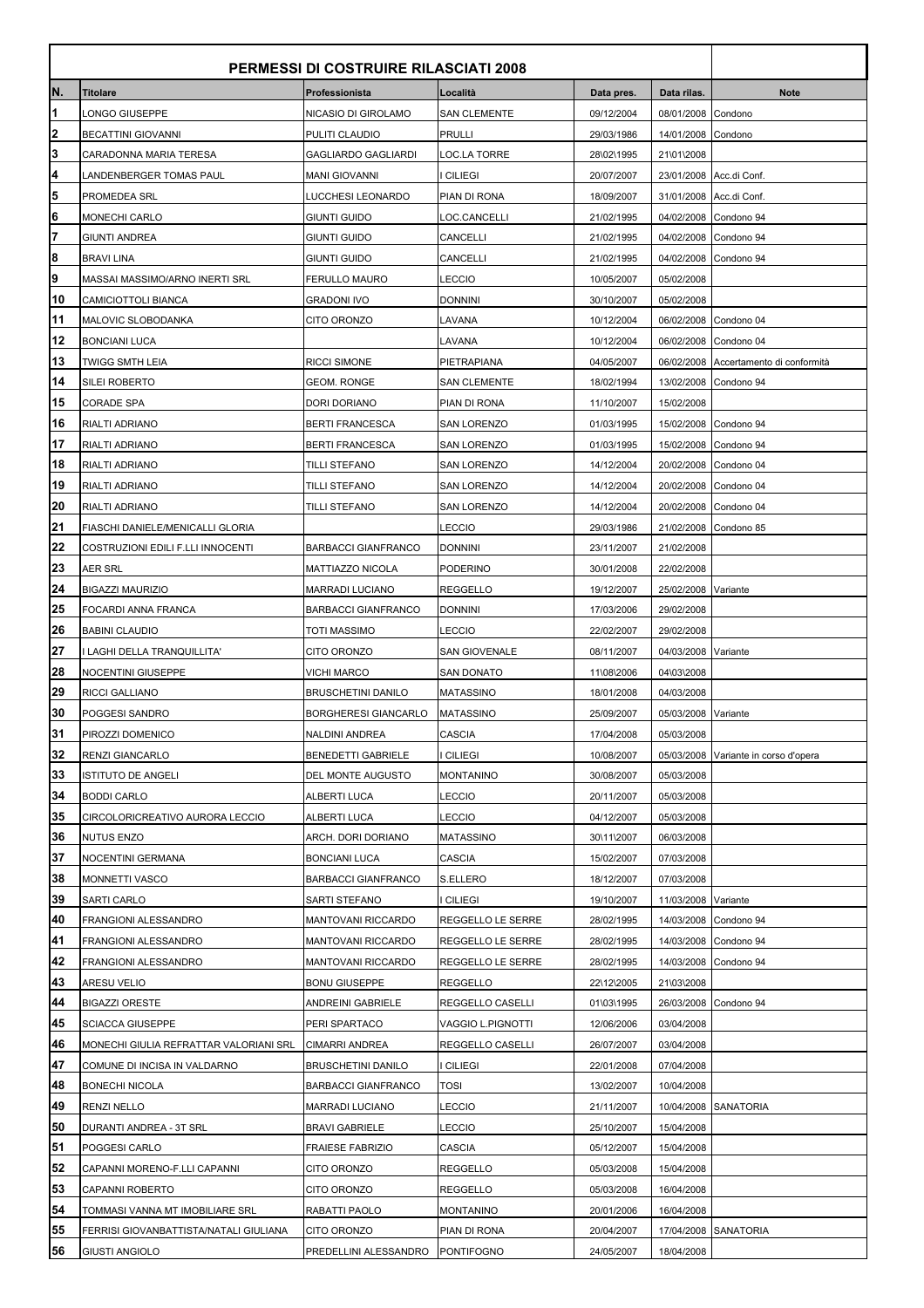| 57  | CIRCOLO RICREATIVO ACLI CASCIA         | <b>MARZOLA GIAMPAOLO</b>       | CASCIA                  | 19/10/2006 | 30/04/2008          |                            |
|-----|----------------------------------------|--------------------------------|-------------------------|------------|---------------------|----------------------------|
| 58  | <b>FERRARELLO CALOGERA</b>             | VALORIANI CARLO                | <b>CILIEGI</b>          | 28/09/2007 | 02/05/2008          |                            |
| 59  | LEPRI ORIANA                           |                                | S.ELLERO                | 09/07/1986 | 02/05/2008          | <b>CONDONO</b>             |
| 60  | EDILCOSTRUZIONI DONADIO                | <b>CONCAS MARIO</b>            | VAGGIO                  | 11/12/2007 | 05/05/2008          |                            |
| 61  | D'AMBROSCA FABIO                       | <b>DEI ILARIO</b>              | <b>DONNINI</b>          | 30/03/2007 | 05/05/2008          |                            |
| 62  | PRATESI EZIO                           |                                | <b>DONNINI</b>          | 28/02/1995 | 09/05/2008 CONDONO  |                            |
| 63  | CICALI PATRIZIA                        |                                | LECCIO                  | 15/05/2001 | 20/05/2008 CONDONO  |                            |
| 64  | PIANDI IMMOBILIARE SRL                 | <b>BARBACCI GIANFRANCO</b>     | <b>DONNINI</b>          | 30/11/2006 |                     | 29/05/2008 SANATORIA       |
| 65  | DAVITTI PAOLO                          | CITO ORONZO                    | <b>BORGO A CASCIA</b>   | 17/07/2007 | 30/05/2008          |                            |
| 66  | DAVITTI PAOLO                          | CITO ORONZO                    | <b>CASCIA</b>           | 17/07/2007 | 30/05/2008          |                            |
| 67  | <b>RICCIERI MARINO</b>                 | <b>MANZINI MASSIMO</b>         | LECCIO                  | 13/06/2008 |                     | 26/06/2008 SANATORIA       |
| 68  | <b>GUICCIARDINI GUIDO</b>              | <b>MARCO ARNETOLI</b>          | <b>DONNINI</b>          | 21/02/2008 | 26/06/2008          |                            |
| 69  | IMMOBILIARE SAN LORENZO SRL            | <b>DORI DORIANO</b>            |                         | 18/06/2007 | 26/06/2008          |                            |
| 70  | DITEL MARCO                            | <b>RICCI CRISTINA</b>          | LE LASTRE               | 13/12/2007 | 27/06/2008          |                            |
| 71  | <b>VENUTI DONATELLLO</b>               |                                | <b>CASCIA</b>           | 10/12/2004 | 01/07/2008 CONDONO  |                            |
| 72  | <b>TORNIAI SIMONE</b>                  | TILLI STEFANO                  | PIETRAPIANA             | 02/03/1986 | 01/07/2008          | <b>CONDONO</b>             |
| 73  | <b>FANTINI VALTER</b>                  | <b>DORI DORIANO</b>            | PIETRAPIANA             | 21/02/2008 | 10/07/2008          |                            |
| 74  | <b>BRUCINI MARIO</b>                   | GIULIANO BORGIA                | <b>CASELLI LA TORRE</b> | 11/02/2008 | 11/07/2008          |                            |
| 75  | DONATI VALERIO                         | LOMBARDI SIMONE                | VAGGIO                  | 31/03/2008 | 18/07/2008 VARIANTE |                            |
| 76  | <b>FALEPPI MARUSCA</b>                 | <b>SEMPLICI MICHELA</b>        | <b>CASELLI LA TORRE</b> | 20/05/2008 |                     | 18/07/2008 SANATORIA       |
| 77  | SIMONI ROBERTO                         | <b>BRUNI LORENZO</b>           | S.DONATO                | 30/05/2008 |                     | 21/07/2008 SANATORIA       |
| 78  | <b>ARTINI FRANCESCO</b>                | <b>BIANCHI ALBERTO</b>         | <b>MATASSINO</b>        | 10/01/2008 | 05/08/2008          |                            |
| 79  | DITEL MARCO                            | RICCI CRISTINA                 | <b>REGGELLO</b>         | 13/12/2007 | 05/08/2008          |                            |
| 80  | STRADA SRL                             | CITO ORONZO                    | <b>REGGELLO</b>         | 13/05/2008 | 05/08/2008          |                            |
| 81  | <b>PADRAZI</b>                         | CITO ORONZO                    | <b>REGGELLO</b>         | 12/04/2007 | 05/08/2008          |                            |
| 82  | LONGNII SILVANO                        | MATTIAZZO NICOLA               | <b>CASCIA</b>           | 10/07/2008 | 06/08/2008          |                            |
| 83  | NISTRI MASSIMO                         | NISTRI MASSIMO                 | <b>MACINAIA</b>         | 24/10/2006 | 20/08/2008 CONDONO  |                            |
| 84  | FICONCELLI ANDREDA                     | <b>MANGH ROBERTO</b>           | S.ELLERO                | 25/02/1995 | 21/08/2008 CONDONO  |                            |
| 85  | <b>GALLETTI LEANDRO</b>                |                                | <b>BORGO A CASCIA</b>   | 03/04/1995 | 27/08/2008 CONDONO  |                            |
| 86  | <b>BALDI GIANNI</b>                    |                                | LOC.RIPA                | 27/02/1995 | 29/08/2008 CONDONO  |                            |
| 87  | <b>BALDI GIANNI</b>                    |                                | LOC.RIPA                | 27/02/1995 | 29/08/2008 CONDONO  |                            |
| 88  | <b>MANZINI MARIO</b>                   |                                | <b>REGGELLO</b>         | 10/12/2004 | 29/08/2008 CONDONO  |                            |
| 89  | <b>CRESI FOSCA</b>                     |                                | CANCELLI                | 27/02/1995 | 09/09/2008 CONDONO  |                            |
| 90  | <b>TOWERTEL</b>                        |                                | LOC. LA STANZA          | 02/10/1986 | 16/09/2008 CONDONO  |                            |
| 91  | <b>TOWERTEL</b>                        |                                | LOC. LA STANZA          | 06/03/1995 | 16/09/2008          | CONDONO                    |
| 92  | MORI ANGELO FM IMMOBILIARE             | <b>GEOM. MORI</b>              | LOC.BARBETTA            | 05/12/2007 | 17/09/2008          |                            |
| 93  | GORDON JHON GORDON ELISE RUTH          | GEOM.BACCANI LEONARDO LOC.FANO |                         | 24/05/2007 | 18/09/2008          |                            |
| 94  | TRAMONTI FRANCO                        | ROSSINI FABIO                  | LOC. MATASSINO          | 10/07/2007 | 22/09/2008          |                            |
| 95  | SANTARELLI ENRICO                      | ANDREINI GABRIELE              | <b>OSTINA</b>           | 05/08/2008 | 22/09/2008          |                            |
| 96  | BUTTI GIAMPAOLO/ SOTTANI SARA          | DORI DORIANO                   | <b>LECCIO</b>           | 14/04/2008 | 26/09/2008          |                            |
| 97  | DEL LUNGO PAOLA                        | CIMARRI ANDREA                 | SALTINO                 | 18/02/2008 | 29/09/2008          |                            |
| 98  | <b>BENCINI LORENZO</b>                 | <b>GERLINI GIANLUCA</b>        | LECCIO                  | 21/02/2008 | 30/09/2008          | Accertamento di conformità |
| 99  | <b>BARCHIELLI SANDRO</b>               | GIUBBILEI FRANCESCO            | S.ELLERO                | 10/07/2008 | 06/10/2008          | Accertamento di conformità |
| 100 | CELLAI LORELLA                         | BECATTINI GIANCARLO            | <b>LECCIO</b>           | 01/08/2008 | 06/10/2008          | Accertamento di conformità |
| 101 | PINZAUTI PATRIZIA E ALTRI              | <b>BORGIA GIULIANO</b>         | <b>FANO</b>             | 10/08/2006 | 16/10/2008          |                            |
| 102 | <b>RENZI GIULIO</b>                    | DORI DORIANO                   | VAGGIO                  | 03/07/2007 | 16/10/2008          |                            |
| 103 | MARTINI MASSIMILIANO DELFINO RESIDENCE | CITO ORONZO                    | <b>SAN DONATO</b>       | 21/01/2008 | 17/10/2008          |                            |
| 104 | MOBILIFICIO BENEDETTI                  | PATRIZIO PACINI                | LECCIO                  | 28/03/2008 | 31/10/208           |                            |
| 105 | PIANDI IMMOBILIARE SRL                 | <b>BARBACCI GIANFRANCO</b>     | <b>DONNINI</b>          | 25/01/2008 | 05/11/2008          |                            |
| 106 | PRATESI EZIO                           | <b>GIUNTI GUIDO</b>            | <b>DONNINI</b>          | 02/10/2008 | 06/11/2008          |                            |
| 107 | FOCARDI SANDRO                         | <b>BARBACCI FILIPPO</b>        | <b>REGGELLO</b>         | 09/11/2007 | 11/11/2008          | <b>VARIANTE</b>            |
| 108 | IMMOBILIARE 2000                       | CHIARINI BARBARA               | VAGGIO                  | 24/11/2005 | 11/11/2008          | <b>VARIANTE</b>            |
| 109 | <b>TACCONI PAOLO</b>                   |                                | <b>TOSI</b>             | 23/02/1995 | 12/11/2008          | CONDONO                    |
| 110 | <b>KERKER ELLY</b>                     | STORI ANDREA                   | <b>CETINA</b>           | 29/05/2008 | 13/11/2008          |                            |
| 111 | <b>RENZI DARIO</b>                     |                                | <b>DONNINI</b>          | 31/03/1995 | 14/11/2008 CONDONO  |                            |
| 112 | <b>COSTRUZIONI BERTI SL</b>            | DORI DORIANO                   | PIETRAPIANA             | 25/06/2007 | 17/11/2007          |                            |
| 113 | CALZATURIFICIO MIGLIORINI              | DORI DORIANO                   | RONA SAN ROCCO          | 06/05/2008 | 18/11/2008          | <b>VARIANTE</b>            |
| 114 | CAPANNI ROBERTO                        | CITO ORONZO                    | <b>REGGELLO</b>         | 03/10/2008 | 18/11/2008 VARIANTE |                            |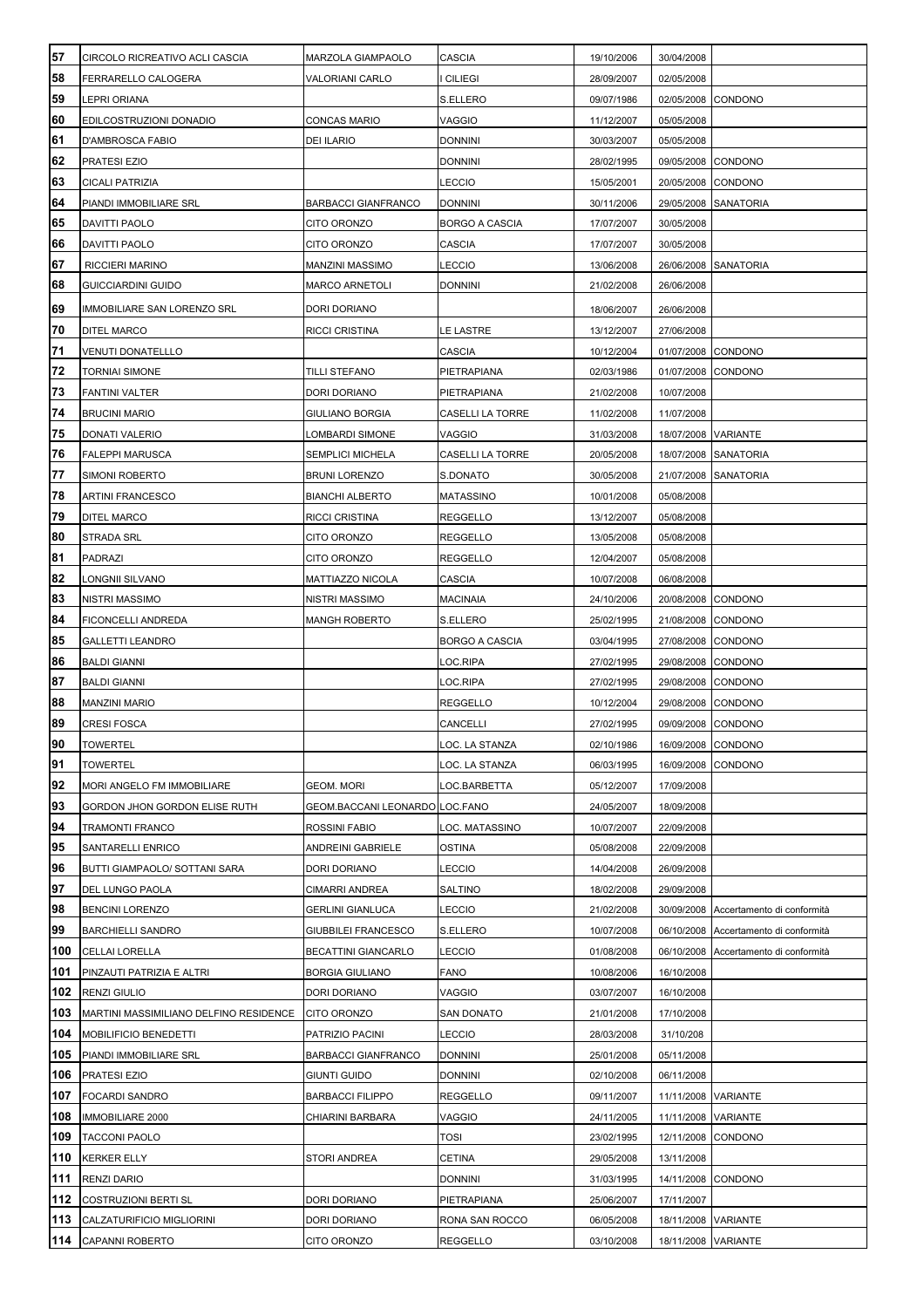|     | 115 CAPANNI F.LLI ANDREAE MORENO     | CITO ORONZO               | <b>REGGELLO</b>         | 03/10/2008 | 18/11/2008 VARIANTE |                      |
|-----|--------------------------------------|---------------------------|-------------------------|------------|---------------------|----------------------|
|     | <b>116</b> CIAMPELLI VERONICA        | CAMMILLI ALESSANDRO       | <b>REGGELLO</b>         | 05/08/2008 | 18/11/2008          |                      |
| 117 | <b>DONATILUCIANO</b>                 | CITO ORONZO               | <b>MATASSINO</b>        | 06/05/2008 | 25/11/2008          |                      |
|     | <b>118 SOTTILI GIANMARIA</b>         | <b>SANI MARCO</b>         | PIETRAPIANA             | 28/04/2008 | 27/11/2008          |                      |
| 119 | <b>TOSI CASA COOP</b>                | <b>BATI EROS</b>          | <b>TOSI</b>             | 27/11/2008 | 27/11/2008          |                      |
| 120 | <b>MANNUCCI MAURIZIO</b>             | <b>BIANCHI ANDREA</b>     | <b>LECCIO</b>           | 17/04/2008 | 28/11/2008          |                      |
| 121 | <b>MONECHI IVANA</b>                 | CITO ORONZO               | <b>CASCIA</b>           | 25/09/2008 | 29/11/2008          |                      |
| 122 | <b>TOSI CASA COOP</b>                | <b>BATI EROS</b>          | <b>TOSI</b>             | 05/08/2008 | 02/12/2008          |                      |
| 123 | <b>TOSI CASA COOP</b>                | <b>BATI EROS</b>          | <b>TOSI</b>             | 31/07/2008 | 02/12/2008          |                      |
| 124 | <b>ETA SRL</b>                       | <b>BRUSCHETINI DANILO</b> | <b>CILIEGI</b>          | 27/03/2008 | 03/12/2008          |                      |
| 125 | <b>ETA SRL</b>                       | <b>BRUSCHETINI DANILO</b> | <b>CILIEGI</b>          | 27/03/2008 | 03/12/2008          |                      |
| 126 | <b>CIUCH PAOLO</b>                   | <b>CIUCH MAURO</b>        | <b>FANO</b>             | 26/04/2007 |                     | 04/12/2008 SANATORIA |
| 127 | <b>RENZI GIANCARLO RENZI SAS</b>     | CITO ORONZO               | <b>CILIEGI</b>          | 21/01/2008 |                     | 04/12/2008 SANATORIA |
| 128 | <b>BRUCINI MAURO E ALTRI</b>         | <b>BORGIA GIULIANO</b>    | <b>CASELLI LA TORRE</b> | 24/11/2008 | 10/12/2008          |                      |
| 129 | BARBACCI ANNALIA, TORNIAI ANTONIETTA | <b>TOGNACCINI MAURO</b>   | PIAN DI MELOSA          | 18\11\2008 | 16\12\2008          |                      |
| 130 | BIGAZZI MARZIO BENNATI ELSABETTA     | <b>DEI ILARIO</b>         | POGGIO AI GIUBBIANI     | 10\06\2006 | 18\12\2008          |                      |
| 131 | <b>BIGAZZI MARZIO</b>                | <b>DEI ILARIO</b>         | POGGIO AI GIUBBIANI     | 01\06\2006 | 18\12\2008          |                      |
| 132 | <b>CODELFI SRL</b>                   | <b>CLAUDIO CAROBBO</b>    | POGGIO AI GIUBBIANI     | 01\06\2006 | 18/12/2008          |                      |
| 133 |                                      |                           |                         |            |                     |                      |
| 134 |                                      |                           |                         |            |                     |                      |
| 135 | <b>GONNELLI RODOLFO</b>              | <b>CAPANNI VALTERIO</b>   | <b>BORGO A CASCIA</b>   | 10/12/2004 | 31/12/2008 CONDONO  |                      |
| 136 |                                      |                           |                         |            |                     |                      |
| 137 | <b>CAPANNI VALTERIO</b>              |                           | <b>BORGO A CASCIA</b>   | 10/12/2004 | 31/12/2008 CONDONO  |                      |
|     | 138 VITTORINI VINICIO                |                           | <b>BORGO A CASCIA</b>   | 10/12/2004 | 31/12/2008 CONDONO  |                      |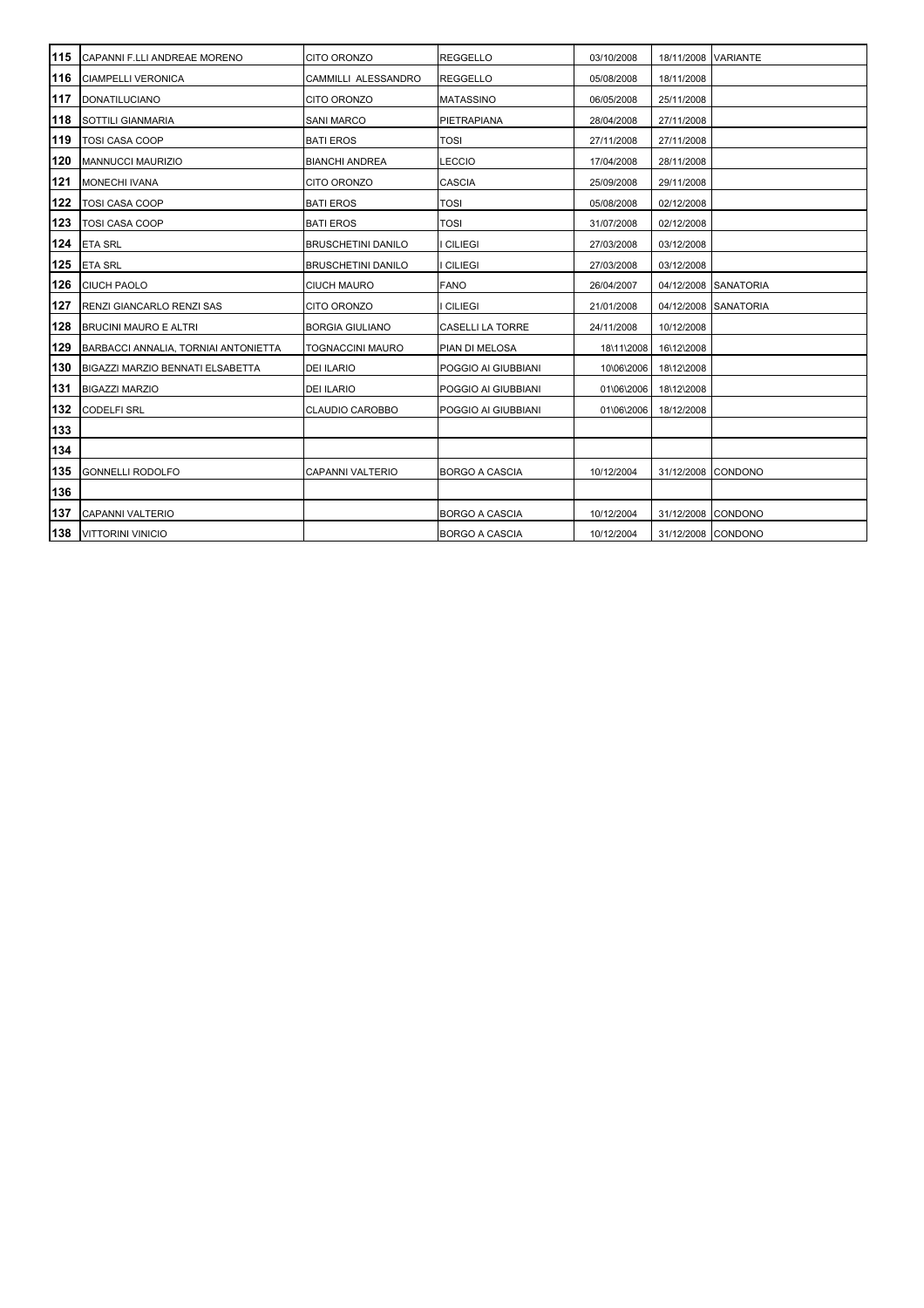|    |                                  | <b>PERMESSI DI COSTRUIRE RILASCIATI 2009</b> |                        |            |             |
|----|----------------------------------|----------------------------------------------|------------------------|------------|-------------|
| N. | <b>Titolare</b>                  | Professionista                               | Località               | Data pres. | Data rilas. |
| 1  | <b>BERTI SILVIO</b>              | <b>GIUNTI GUIDO</b>                          | <b>REGGELLO</b>        | 21/04/2004 | 13/01/2009  |
| 2  | ISTITUTO DE ANGELI               | DEL MONTE AUGUSTO                            | <b>PRULLI</b>          | 22/06/2006 | 13/01/2009  |
| 3  | <b>BELLINI FLAVIANA</b>          | RUSCTICHINI MASSIMO                          | <b>VAGGIO</b>          | 12/12/2008 | 19/01/2009  |
| 4  | EDELWEISS IMMOBILIARE            | <b>CASTELLI ROBERTO</b>                      | PIETRAPIANA            | 22\11\2007 | 22/01/2009  |
| 5  | SOC. EDEL WISS IMMOBILIARE SRL   | <b>CASTELLI ROBERTO</b>                      | PIETRAPIANA            | 22\11\2007 | 22/01/2009  |
| 6  | SOC. EDEL WISS IMMOBILIARE SRL   | <b>CASTELLI ROBERTO</b>                      | PIETRAPIANA            | 22\11\2007 | 22/01/2009  |
| 7  | SOCIETA' A&R IMOBILIARE SRL      | BRAVI GABRIELE                               | <b>MATASSINO</b>       | 18/04/2007 | 04/02/2009  |
| 8  | GIOVANNONI FABRIZIO              | <b>MARGIACCHI MARCO</b>                      | <b>CILIEGI</b>         | 22/10/2008 | 04/02/2009  |
| 9  | PERFERI PAOLO                    | CITO ORONZO ALESSANDRO                       | <b>MATASSINO</b>       | 07/02/2008 | 05/02/2009  |
| 10 | PRATESI ROMANO                   | CITO ORONZO ALESSANDRO                       | <b>MATASSINO</b>       | 07/02/2008 | 05/02/2009  |
| 11 |                                  |                                              |                        |            |             |
| 12 | LOSI SONIA PMM SRL               | <b>CORADESCHI SIMONE</b>                     | <b>SAN CLEMENTE</b>    | 13/08/2008 | 06/02/2009  |
| 13 | <b>MORI MAURO</b>                | <b>MORI COSIMO</b>                           | <b>CASCIA</b>          | 05/01/2009 | 06/02/2009  |
| 14 | EDILCOSTRUZIONI DONADIO          | <b>BORGHERESI GIANCARLO</b>                  | VAGGIO                 | 18/01/2008 | 12/02/2009  |
| 15 | RICCI PIER LUIGI                 | <b>DORI DORIANO</b>                          | <b>CASCIA</b>          | 29/10/2008 | 18/02/2009  |
| 16 | <b>GAGLIARDI GAGLIARDO</b>       | DREASSI ELISABETTA                           | CASELLI                | 09/12/2008 | 19/02/2009  |
| 17 | GAGLIARDI GAGLIARDO              | <b>DREASSI ELISABETTA</b>                    | CASELLI                | 09/12/2008 | 19/02/2009  |
| 18 | FLORENTIA IMMOBILIARE SRL        | <b>LUZZI FRANCESCO</b>                       |                        | 16\06\2008 | 20\02\2009  |
| 19 | <b>MANDO' VILLAGE SRL</b>        | LUCIANO MARRADI                              | <b>RUOTA AL MANDO'</b> | 11\11\2008 | 25\02\2009  |
| 20 | MEINI TIZIANO                    | CITO ORONZO ALESSANDRO                       | PIETRAPIANA            | 26/09/2008 | 26/02/2009  |
| 21 | <b>BECUCCI PATRIZIO</b>          | FEI ANTONIO                                  | <b>MATASSINO</b>       | 08/07/2008 | 02/03/2009  |
| 22 | BATIGNANI ALBERTO                | <b>BARBACCI FILIPPO</b>                      |                        | 14/05/2008 | 02/03/2009  |
| 23 | POGGESI RAFFAELLO                | <b>ANGELO BUTTI</b>                          | <b>MATASSINO</b>       | 21/07/2008 | 04/03/2009  |
| 24 | <b>BENCINI GIUSEPPE</b>          | <b>DORI DORIANO</b>                          | <b>LECCIO</b>          | 09/05/2008 | 06/03/2009  |
| 25 | MG IMMOBILIARESRL                | <b>BENEDETTI GABRIELE</b>                    | RIO DI LUCO            | 03/10/2008 | 09/03/2009  |
| 26 | PIANIGIANI STEFANIA              | LUCHERINI EMILIANO                           | <b>SOCIANA</b>         | 04/12/1985 | 24/03/2009  |
| 27 | BALDINI TOMMASO CHIMENTI MATTEO  | TILLI STEFANO                                | LECCIO                 | 05/02/2007 | 25/03/2009  |
| 28 | DODDUCCI ENNIO MARIO             |                                              | <b>TOSI</b>            | 25/02/1995 | 03/04/2009  |
| 29 | DONADIO GIACOMO                  | <b>BORGHERESI GIANCARLO</b>                  | <b>VAGGIO</b>          | 30/10/2008 | 06/04/2009  |
|    | MINUCCI ANNA MARIA/GARBATI PEGNA |                                              |                        |            |             |
| 30 | <b>GIOVANNA</b>                  | <b>BORGIOLI GIOVANNI</b>                     | TORRE DEL CASTELLANO   | 11/11/2008 | 06/04/2009  |
| 31 | TOGNACCINI MARIO                 | TOGNACCINI MAURO                             | <b>TOSI</b>            | 23/03/2009 | 07/04/2009  |
| 32 | MARSINI STEFANO                  | <b>TILLI STEFANO</b>                         | VAGGIO                 | 10/02/2009 | 07/04/2009  |
| 33 | <b>MARSILI ANGIOLINO</b>         | DEGL INNOCENTI ANDREA                        | CASCIA                 | 10/01/2009 | 08/04/2009  |
| 34 | <b>FAGIOLI YARI</b>              | DORI DORIANO                                 | VAGGIO                 | 05/06/2008 | 09/04/2009  |
| 35 | NICCOLAI ROLANDO                 | <b>ANDREINI GABRIELE</b>                     | S.DONATO               | 04/12/2008 | 15/04/2009  |
| 36 | <b>BERNINI MANOLA</b>            | PICCARDI PATRIZIO                            | <b>MATASSINO</b>       | 07/08/2008 | 21/04/2009  |
| 37 | NICCOLAI ROLANDO                 |                                              | SAN DONATO IN FRONZANO | 10/12/2004 | 21/04/2009  |
| 38 | NICCOLAI ROLANDO                 |                                              | SAN DONATO IN FRONZANO | 10/12/2004 | 21/04/2009  |
| 39 | MASSANGIOLI MARIAGINEVRA         | GIUNTI GUIDO                                 | SAN GIOVENALE          | 09/08/2006 | 22/04/2009  |
| 40 | TADINI BUONINSEGNI CRISTINA      | <b>MICHELE MORANDI</b>                       | <b>PITIANA</b>         | 11\12\2008 | 23\04\2009  |
| 41 | RICCI ADRIANA                    | MARIO SIMONATTI                              | TOSI                   | 19\02\2008 | 15\05\2009  |
| 42 | S.ELLERO SRL COMART SRL C30      | CALOSCI CLAUDIO                              | S.ELLERO               | 03/05/2007 | 18/05/2009  |
| 43 | PANONI MORENO                    | CALOSCI CLAUDIO                              | S.ELLERO               | 20/02/2008 | 25/05/2009  |
| 44 | RENZI DARIO                      | <b>BONCIANI LUCA</b>                         |                        | 08/08/2008 | 28/05/2008  |
| 45 | <b>BIGAZZI MAURIZIO</b>          | <b>MATINO ILARIO</b>                         | <b>REGGELLO</b>        | 15/05/2009 | 28/05/2009  |
| 46 | DANIELE MESSERI EDILDAME SRL     | MGL CAPPARELLI                               | <b>LECCIO</b>          | 11/07/2008 | 29/05/2009  |
| 47 | <b>BORINI FABRIZIO</b>           | <b>BARBACCI GIANFRANCO</b>                   | <b>LECCIO</b>          | 24/06/2008 | 04/06/2009  |
| 48 | NIERI ARGENTI RENATO             | RAGGIOLI SIMONE                              | PIAN DI MELOSA         | 23/12/2009 | 04/06/2009  |
| 49 | ESPOSITO ROBERTO                 | <b>ELISA INNOCENTI</b>                       | S.CLEMENTE             | 06/05/2009 | 04/06/2009  |
| 50 | <b>BETTINI LORENZO</b>           | <b>BATI EROS</b>                             | <b>FANO</b>            | 06/11/2009 | 23/06/2009  |
| 51 | CASTELLUCCI GIOVANNA             | CITO ORONZO ALESSANDRO                       | <b>MATASSINO</b>       | 24\02\2009 | 23\06\2009  |
| 52 | CODELFI SRL                      | DAL CAROBBO CLAUDIO                          | POGGIO AI GIUBBIANI    | 04/04/207  | 23/06/2009  |
| 53 | CAMICIOTTOLI DANIELE             | BRUNI LORENZO                                | RONA IN PIANO          | 30/07/2008 | 24/06/2009  |
| 54 | TOZZI DANILO                     | <b>BARBACCI FILIPPO</b>                      | CANCELLI               | 14/05/2008 | 24/06/2009  |
| 55 | <b>GUERRI ENRICO</b>             | <b>MARCO ARNETOLI</b>                        | <b>DONNINI</b>         | 03\06\2009 | 25\06\2009  |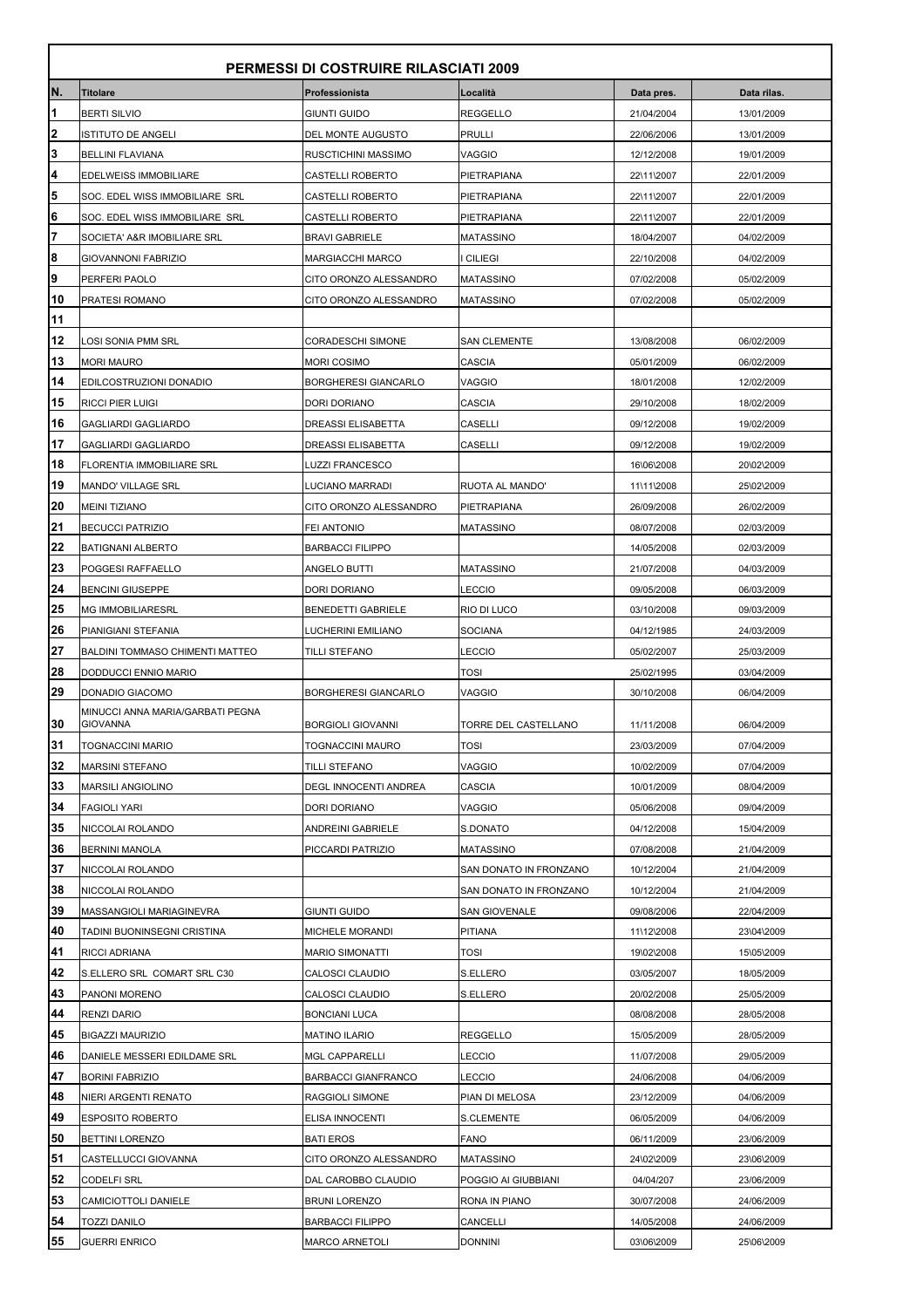| 56  | FATTORIA DEGLI USIGNOLI               | DEL MONTE AUGUSTO          | S.DONATO IN PIAZZA     | 04/03/2008 | 25/06/2009 |
|-----|---------------------------------------|----------------------------|------------------------|------------|------------|
| 57  | TURRINI MARIO                         | <b>BRUNI LORENZO</b>       | CASELLI                | 24/12/2008 | 25/06/2009 |
| 58  | FATTORIA DEGLI USIGNOLI               | DEL MONTE AUGUSTO          | S.DONATO IN PIAZZA     | 21/04/2008 | 26/06/2009 |
| 59  | TOSCANA IMMOBILIARE SPA LOTTO A       | MARRADI LUCIANO            | LECCIO                 | 19/01/2009 | 30/06/2009 |
| 60  | TOSCANA IMMOBILIARE SPA LOTTO B       | MARRADI LUCIANO            | LECCIO                 | 19/01/2009 | 30/06/2009 |
| 61  | TOSCANA IMMOBILIARE SPA LOTTO C       | MARRADI LUCIANO            | LECCIO                 | 19/01/2009 | 30/06/2009 |
| 62  | <b>MORI ANGELO</b>                    | MORI COSIMO                | PODERE BARBETTA        | 27/03/2009 | 01/07/2009 |
| 63  | <b>BARCHIELLI FRANCA</b>              | <b>BARBACCI FABRIZIO</b>   | LECCIO                 | 07/02/2009 | 17/07/2009 |
| 64  | SAMMEZZANO OUTLET                     | UNGANI MARCO               | <b>_ECCIO</b>          | 25/03/2009 | 17/07/2009 |
| 65  | GIUSTARINI GIOVANNA                   | <b>BRUNI LORENZO</b>       | <b>LE FORNACI</b>      | 05/08/2009 | 23/07/2009 |
| 66  | PUGI FEDRA                            | RICCI SIMONE               | LECCIO                 | 27/05/2009 | 23/07/2009 |
| 67  | FOCARDI SANDRO                        | <b>BUTTI ANGELO</b>        | REGGELLO               | 08/07/2009 | 23/07/2009 |
| 68  | ANDORLINI LUCIA                       | <b>GUERRINI ROBERTO</b>    | TOSI                   | 05/06/2009 | 30/07/2009 |
| 69  | DAVITTI PAOLO                         | CITO ORONZO ALESSANDRO     | CASCIA                 | 12/03/2009 | 31/07/2009 |
| 70  | <b>BARBACCI GIANFRANCO</b>            | <b>BARBACCI GIANFRANCO</b> | TOSI                   | 31/03/1987 | 26/08/2009 |
| 71  | MATTIOLI RENZO                        |                            | CASCIA                 | 14/03/1986 | 26/08/2009 |
| 72  | SERACINI MARCO                        | CONDANO VALLE              | PIETRAPIANA            | 30/06/1987 | 26/08/2009 |
| 73  | LANDI RENATO                          |                            | <b>OSTINA</b>          | 21/02/1995 | 26/08/2009 |
| 74  | LOMBARDI ANGELO MATTEO                |                            | PRULLI                 | 25/02/1995 | 26/08/2009 |
| 75  | BOTTACCI AMERIGO MANCINI SANDRA       | <b>BRUSCHETINI DANILO</b>  | <b>MATASSINO</b>       | 09/09/2008 | 26/08/2009 |
| 76  | SARTI STEFANO                         | SARTI STEFANO              | PALAGETTO              | 02\02\2007 | 04\09\2009 |
| 77  | <b>GEMMA SERGIO</b>                   | BATI LAURA                 | SAN DONATO IN FRONZANO | 21/03/2007 | 07/09/2009 |
| 78  | <b>BARCHIELLI SILVANO</b>             | CITO ORONZO ALESSANDRO     | PIAN DI RONA           | 28/08/2008 | 08/09/2009 |
| 79  | TRE BI SRL                            | STEFANO BORSI              | MONTANINO              | 05/08/2008 | 09/09/2009 |
| 80  | PIROZZI DOMENICO                      | NALDINI ANDREA             | CASCIA                 | 01/02/2009 | 09/09/2009 |
| 81  | PULITI LORENZO                        | BORGIOLI GIOVANNI          | <b>S.CLEMENTE</b>      | 03/06/2009 | 10/09/2009 |
| 82  | FRINGUELLI MASSIMO                    | FRAIESE FABRIZIO           | REGGELLO               | 28\04\2008 | 10/09/2009 |
| 83  | <b>MANNELLI ROBERTO</b>               | PACINI PATRIZIO            | S.ELLERO               | 09/03/2007 | 11/09/2009 |
| 84  | ARNETOLI FABRIZIO CALCINAI MARIA ROSA | CALISTI VALERIO            | I CILIEGI              | 08/07/2007 | 14/09/2009 |
| 85  | LECO SRL                              | <b>BRUNI LORENZO</b>       | PIAN DELLA RUGGINOSA   | 10/04/2009 | 14/09/2009 |
| 86  | RENZI GIANCARLO RENZI SAS             | CITO ORONZO ALESSANDRO     | <b>CILIEGI</b>         | 22/12/2008 | 17/09/2009 |
| 87  | SOTTILI GIANMARIA                     | <b>SANI MARCO</b>          | PIETRAPIANA            | 26\05\2009 | 24\09\2009 |
| 88  | <b>MELANI SARA</b>                    | <b>BUTTI ANGELO</b>        | VAGGIO                 | 06/02/2009 | 28/09/2009 |
| 89  | NOCENTINI FRANCESCA                   | ROBERTO NOCENTINI          | CASELLI                | 25/02/2009 | 12/10/2009 |
| 90  | <b>BARASCI VALERIO</b>                | TELLINI ANDREA             | MATASSINO              | 20/10/2008 | 16/10/2009 |
| 91  | MOSIICI GIANLUCA                      | <b>BACI SIMONE</b>         | <b>SAN CLEMENTE</b>    | 27/02/2009 | 21/10/2009 |
| 92  | MOSIICI GIANLUCA                      | <b>BACI SIMONE</b>         | <b>SAN CLEMENTE</b>    | 02/10/2008 | 21/10/2009 |
| 93  | BEVILACQUA ADELINO                    | ELISA INNOCENTA            | <b>DONNINI</b>         | 25\09\2009 | 26/10/2009 |
| 94  | BOSSINI BRUNA                         | FAILLI FRANCESCO           | CANCELLI               | 08/08/2008 | 26/10/2009 |
| 95  | <b>GONNELLI FRANCO</b>                | RISTORI GABRIELE           | VAGGIO                 | 15/07/2009 | 26/10/2009 |
| 96  | MIGLIORINI MASSIMILIANO               | <b>BERTI FRANCESCA</b>     | MONTANINO              | 05/10/2009 | 26/10/2009 |
| 97  | TINACCI IRENE                         | CITO ORONZO ALESSANDRO     | MATASSINO              | 16/10/2009 | 26/10/2009 |
| 98  | VAN BRIEL JHOANNA                     | BORGIOLI GIOVANNI          | POGGIO AL SOLE         | 10/07/2009 | 27/10/2009 |
| 99  | IMMOBILIARE SAN LORENZO               | DORI DORIANO               | PIAN DI RONA           | 16/06/2009 | 09/11/2009 |
| 100 | EUROSTUDIO ENGINEERING                | CAPANNI VALTERIO           | SAMBUCHI               | 30/01/2009 | 09/11/2009 |
| 101 | SOC. SAN CLEMENTE SRL                 | <b>BACI SIMONE</b>         | <b>SAN CLEMENTE</b>    | 05/09/2008 | 16/11/2009 |
| 102 | SOC. SAN CLEMENTE SRL                 | <b>BACI SIMONE</b>         | <b>SAN CLEMENTE</b>    | 05/09/2008 | 16/11/2009 |
| 103 | <b>RICCI PIERLUIGI</b>                | DORI DORIANO               | CASCIA                 | 24/09/2009 | 18/11/2009 |
| 104 | <b>MASINI FABIO</b>                   | MORI COSIMO                | MATASSINO              | 03/06/2009 | 17/12/2009 |
| 105 | MOBILIFICIO BENEDETTI                 | LUCIANO MARRADI            | LECCIO                 | 23/12/2005 | 28/12/2009 |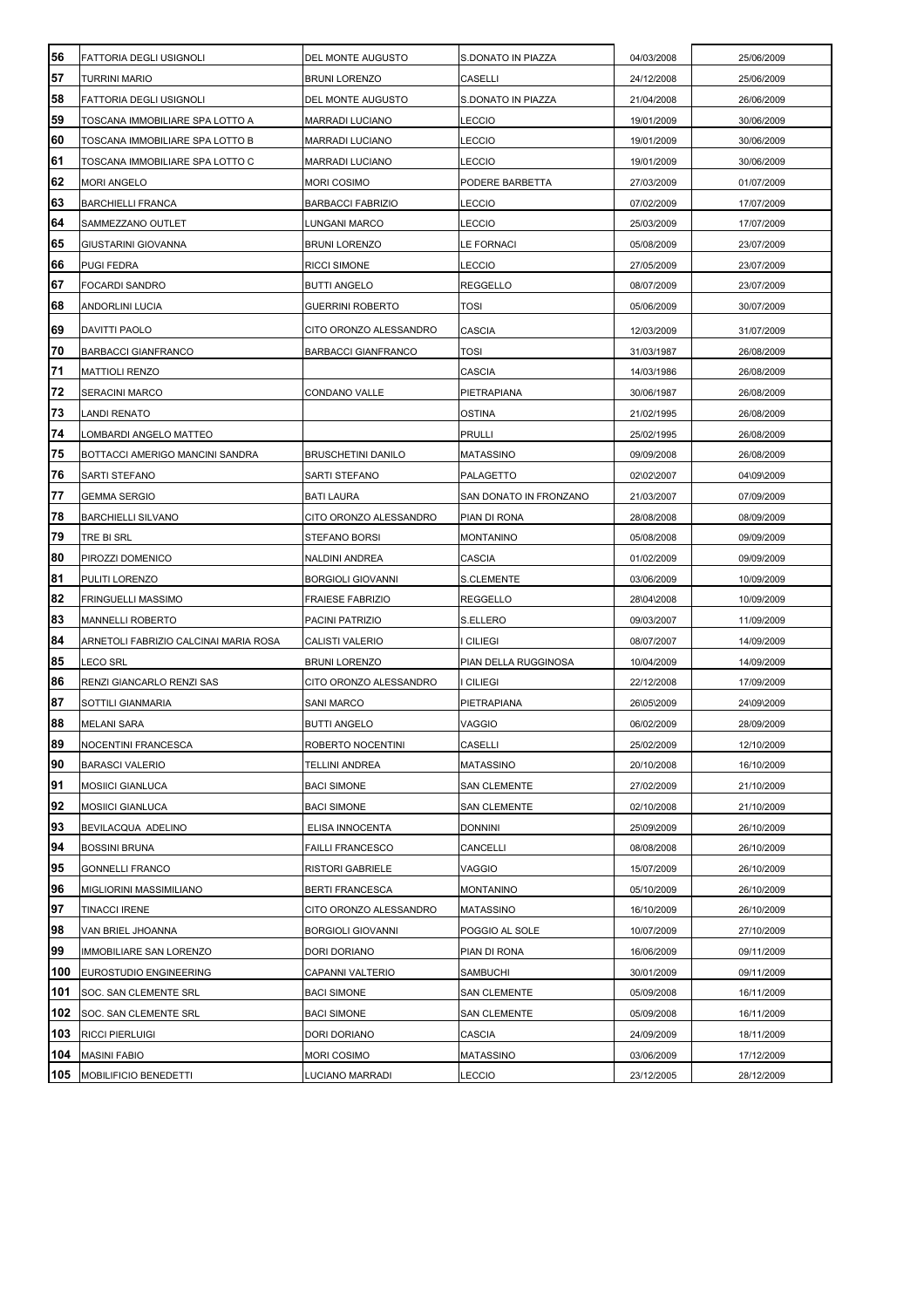|                         | <b>PERMESSI DI COSTRUIRE RILASCIATI 2010</b> |                            |                     |            |             |             |  |  |  |
|-------------------------|----------------------------------------------|----------------------------|---------------------|------------|-------------|-------------|--|--|--|
| N.                      | <b>Titolare</b>                              | Professionista             | Località            | Data pres. | Data rilas. | <b>Note</b> |  |  |  |
| 1                       | PIANDI IMMOBILIARE                           | <b>BARBACCI GIANFRANCO</b> | <b>DONNINI</b>      | 04/03/2009 | 07/01/2010  | VARIANTE    |  |  |  |
| $\overline{\mathbf{2}}$ | <b>GONNELLI GUGLIELMO</b>                    |                            | PIETRAPIANA         | 30/06/1986 | 07/01/2010  | CONDONO     |  |  |  |
| 3                       | <b>GONNELLI GUGLIELMO</b>                    |                            | PIETRAPIANA         | 30/06/1986 | 07/01/2010  | CONDONO     |  |  |  |
| $\overline{\mathbf{r}}$ | DEDISTI ADRIANO                              | CELLAI DAVID               | PIETRAPIANA         | 30/06/1986 | 07/01/2010  | CONDONO     |  |  |  |
| 5                       | MANCUSO BARTOLO                              | PERUGI CLAUDIA             | LA VECCHIA          | 01/04/2008 | 13/01/2010  |             |  |  |  |
| 6                       | CFS UFFICIO PER LA BIODIVERSITA'             | <b>BARTOLOIZZI LUIGI</b>   | VALLOMBROSA         | 05/03/2009 | 19/01/2010  |             |  |  |  |
| 7                       | ROMANELLI MARIA ANGELA                       | <b>CARPINI MARCO</b>       | <b>FIRENZE</b>      | 28/08/2009 | 19/01/2010  |             |  |  |  |
| 8                       | <b>MANDO' ENRICO</b>                         | <b>MANDO' LAURA</b>        | <b>MONTANINO</b>    | 12/11/2008 | 19/01/2010  |             |  |  |  |
| 9                       | NOCENTINI FRANCO                             | <b>BRUNI LORENZO</b>       | <b>FORNACINA</b>    | 10/06/2008 | 19/01/2010  |             |  |  |  |
| 10                      | <b>GRAZZINI LUCA</b>                         | TOGNACCINI MAURO           | TOSI                | 15/12/2009 | 20/01/2010  | SANATORIA   |  |  |  |
| 11                      | PAVARINI ATHOS                               | DAL CAROBBO CLAUDIO        | <b>DONNINI</b>      | 11/12/2009 | 11/12/2010  |             |  |  |  |
| 12                      | <b>BENELLI ANDREA</b>                        | FOGGI ALESSANDRO           | S.ELLERO            | 06/10/2009 | 25/01/2010  |             |  |  |  |
| 13                      | PIERI PIER GIORGIO                           | INNOCENTI PAOLO            | <b>S.CLEMENTE</b>   | 23/11/2009 | 29/01/2010  | SANATORIA   |  |  |  |
| 14                      | MESSERI DANIELE EDILDAME                     | MGLCAPPARELLI              | LECCIO              | 20/10/2009 | 08/02/2010  |             |  |  |  |
| 15                      | <b>GIUSTARINI GIOVANNA</b>                   | <b>BRUNI LORENZO</b>       | <b>CILIEGI</b>      | 13/07/2009 | 11/02/2010  |             |  |  |  |
| 16                      | FAILLI DON OTTAVIO                           | MARZOLA GIANPAOLO          | CASCIA              | 05/11/2009 | 15/02/2010  |             |  |  |  |
| 17                      | CERVELLONI ELIO                              |                            | <b>SAN CLEMENTE</b> | 30/01/1987 | 23/02/2010  |             |  |  |  |
| 18                      | FABBRUCCI SIMONE (ex CASUCCI DINO)           | PAOLO BENVENUTI            | TOSI                | 24/03/1986 | 24/02/2010  |             |  |  |  |
| 19                      | IMMOBILIARE ROMOLI ALDO                      | <b>RICCI SIMONE</b>        | <b>RONA</b>         | 10/06/2008 | 11/03/2010  |             |  |  |  |
|                         |                                              |                            |                     |            |             |             |  |  |  |
| 20<br>21                | <b>BONI CARLA</b><br><b>GONNELLI MARCO</b>   | CIMARRI ANDREA             | <b>CASCIA</b>       | 15/02/2010 | 16/03/2010  |             |  |  |  |
|                         |                                              | <b>RICCI SIMONE</b>        | PIAN DI RONA        | 10/06/2008 | 17/03/2010  |             |  |  |  |
| 22                      | ISTITUTO DE ANGELI                           | <b>DEL MONTE</b>           | PRULLI              | 21/09/2009 | 18/03/2010  |             |  |  |  |
| 23                      | TEBALDI GIANCARLO                            | PREDELLINI ALESSANDRO      | PIAZZA POTENTE      | 28/09/1985 | 18/03/2010  |             |  |  |  |
| 24                      | SOTTILI MARCO                                |                            | LECCIO              | 22/03/1986 | 18/03/2010  |             |  |  |  |
| 25                      | SCARSELLI ANNA (BECATTINI LIVIO)             |                            | LECCIO              | 27/09/1986 | 19/03/2010  |             |  |  |  |
| 26                      | COSTRUZIONI BERTI SRL                        | DORI DORIANO               | PIETRAPIANA         | 30/06/2009 | 23/03/2010  |             |  |  |  |
| 27                      | SCIACCA GIUSEPPE                             | CITO ORONZO                | VAGGIO              | 18/03/2010 | 24/03/2010  |             |  |  |  |
| 28                      | RASPANTI SIMONE RASPANTI VITTORINO           | <b>BORGIA GIULIANO</b>     | CASELLI             | 30/12/2009 | 13/04/2010  |             |  |  |  |
| 29                      | <b>GRAZZINI DANIELE</b>                      | <b>FRAIESE FABRIZIO</b>    | SALTINO             | 11/04/2003 | 23/04/2010  |             |  |  |  |
| 30                      | <b>SAVINO MARIA PATRIZIA</b>                 | <b>BUTTI ANGELO</b>        | <b>MONTANINO</b>    | 12/01/2009 | 10/05/2010  |             |  |  |  |
| 31                      | TINTI ALVARO                                 | TILLI STEFANO              | REGGELLO            | 14/01/2009 | 10/05/2010  |             |  |  |  |
| 32                      | SECCI GIOVANNI STRADA SRL                    | CITO ORONZO                | REGGELLO            | 20/10/2009 | 10/05/2010  |             |  |  |  |
| 33                      | ARTINI FRANCESCO                             | <b>BENEDETTI GABRIELE</b>  | MATASSINO           | 16/10/2009 | 11/05/2010  |             |  |  |  |
| 34                      | CORSI ALESSANDRO                             |                            | LOC.CASA RIFATTA    | 28/02/1995 | 14/05/2010  |             |  |  |  |
| 35                      | <b>GIUNTI LUIGI</b>                          |                            | CASCIA              | 20/03/1986 | 17/05/2010  |             |  |  |  |
| 36                      | SERACINI MARCO                               |                            | LOC.VALLE           | 31/03/1995 | 23/02/1934  |             |  |  |  |
| 37                      | <b>BARTHA ZSUSANNA</b>                       | CITO ORONZO                | LECCIO              | 28/04/2008 | 07/06/2010  |             |  |  |  |
| 38                      | FROSALI PAOLA                                | CITO ORONZO                | <b>ECCIO</b>        | 20/03/2008 | 07/06/2010  |             |  |  |  |
| 39                      | BONACCINI DANIELA RISTORI SIMONE             | FINETTI FRANCESCA          | MATASSINO           | 03/12/2008 | 07/06/2010  |             |  |  |  |
| 40                      | <b>SENESI BARBARA</b>                        | CITO ORONZO                | LECCIO              | 20/05/2008 | 09/06/2010  |             |  |  |  |
| 41                      | FIORILLO CESARE                              | TOGNACCINI FRANCESCA       | PIETRAPIANA         | 16/04/2010 | 11/06/2010  |             |  |  |  |
| 42                      | <b>BERNINI SABRINA</b>                       | PICCARDI PATRIZIO          | <b>MATASSINO</b>    | 03/05/201  | 11/06/2010  |             |  |  |  |
| 43                      | <b>INNOCENTI BRUNO</b>                       | DORI DORIANO               | VAGGIO              | 11/02/2010 | 11/06/2010  |             |  |  |  |
| 44                      | <b>GOBBINI FABRIZIO</b>                      | DORI DORIANO               | <b>MATASSINO</b>    | 20/05/2010 | 29/06/2010  |             |  |  |  |
| 45                      | VAN BRIEL JOHANNA                            | <b>BORGIOLI GIOVANNI</b>   | POGGIO AL SOLE      | 31/03/2010 | 24/06/2010  |             |  |  |  |
| 46                      | <b>GIUSTI LUIGI</b>                          | CITO ORONZO                | <b>MONTANINO</b>    | 17/05/2010 | 25/06/2010  |             |  |  |  |
| 47                      | <b>GIUSTI LUIGI</b>                          | CITO ORONZO                | <b>MONTANINO</b>    | 17/05/2010 | 25/06/2010  |             |  |  |  |
| 48                      | FOCARDI SANDRO                               | <b>BARBACCI FILIPPO</b>    | CASELLI             | 03/06/2010 | 25/06/2010  |             |  |  |  |
| 49                      | AGOSTINELLI MATTEO                           | <b>BORGIA GIULIANO</b>     | LECCIO              | 29/12/2009 | 28/06/2010  |             |  |  |  |
| 50                      |                                              |                            |                     |            |             |             |  |  |  |
| 51                      | PARRETTI ALESSANDRA                          | TOTI MASSIMO               | MONTANINO           | 11/08/2009 | 28/06/2010  |             |  |  |  |
|                         | <b>BIGAZZI MAURIZIO</b>                      | LUCIANO MARRADI            | REGGELLO            | 05/01/2010 | 28/06/2010  |             |  |  |  |
| 52<br>53                | FOCARDI SANDRO                               | BARBACCI FILIPPO           | REGGELLO            | 20/04/2010 | 28/06/2010  |             |  |  |  |
|                         | IMMOBILIARE SAN LORENZO                      | DORI DORIANO               | PIAN DI RONA        | 20/05/2010 | 29/06/2010  |             |  |  |  |
| 54                      | <b>REXHO FATMIR</b>                          | NOCENTINI ALESSANDRO       | <b>MATASSINO</b>    | 23/11/2009 | 12/07/2010  |             |  |  |  |
| 55                      | UGOLINI PAOLA                                | <b>BARBACCI GIANFRANCO</b> | SALTINO             | 16/12/2009 | 12/07/2010  |             |  |  |  |
| 56                      | IMMOBILIARE CO-CLE                           | MORI COSIMO                | <b>DONNINI</b>      | 19/03/2010 | 13/07/2010  |             |  |  |  |
| 57                      | <b>IMMOBILIARE COCLE</b>                     | MORI COSIMO                | <b>DONNINI</b>      | 19/03/2010 | 14/07/2010  |             |  |  |  |